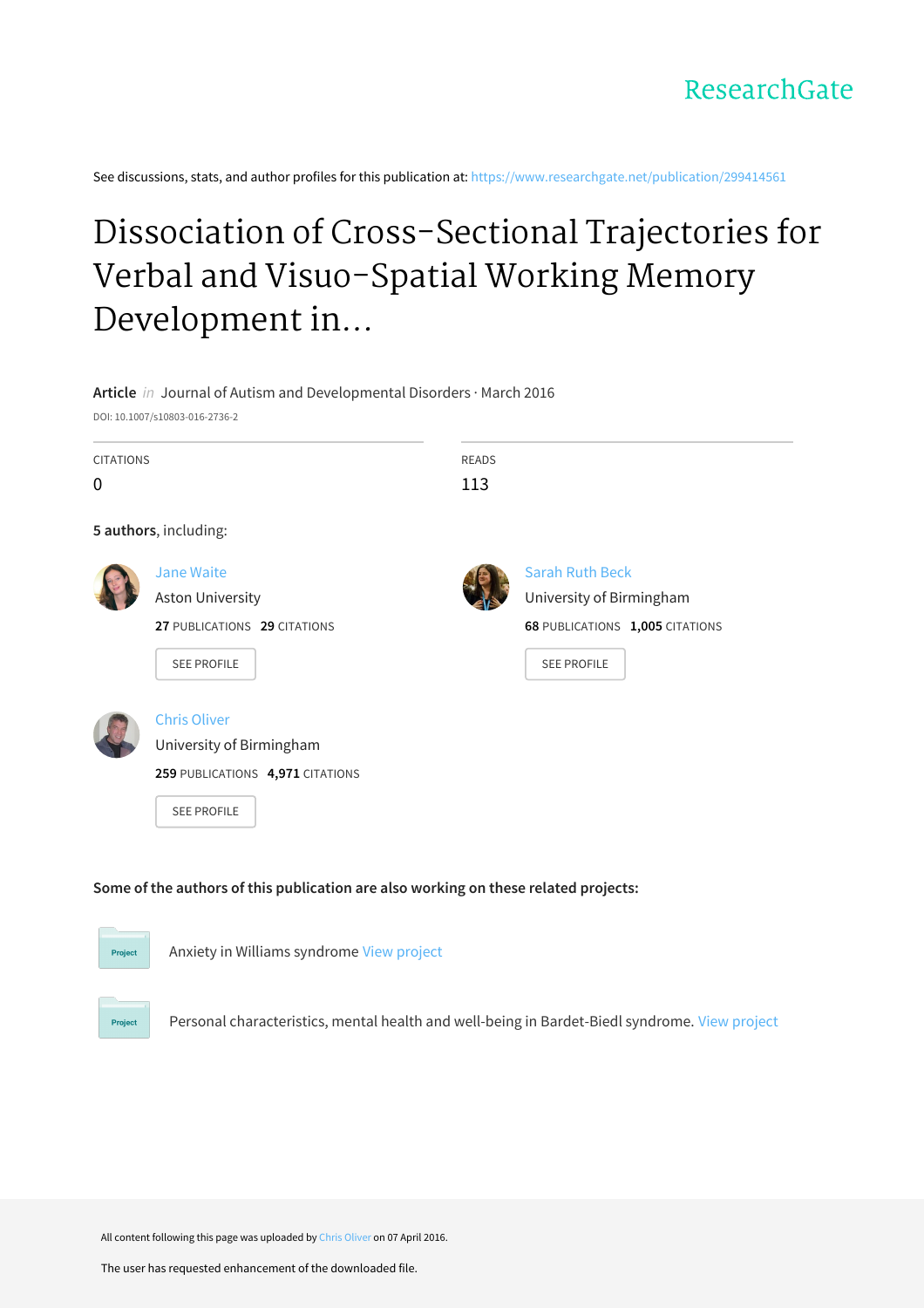

**UNIVERSITYOF BIRMINGHAM** 

# **Dissociation of the cross-sectional trajectories for verbal and visuospatial development in Rubinstein-Taybi syndrome**

### Jane Waite, Sarah Beck, Mary Heald, Laurie Powis and Chris Oliver

*Cerebra Centre for Neurodevelopmental Disorders,* 

### *School of Psychology,*

### *University of Birmingham*

*Please use this reference when citing this work:*

Waite, J., Beck, S., Heald, M., Powis, L., & Oliver, C. (in press). Dissociation of the cross-sectional trajectories for verbal and visuo-spatial development in Rubinstein-Taybi syndrome. *Journal of Autism and Developmental Disorders.*

The Cerebra Centre for Neurodevelopmental Disorders,

School of Psychology, University of Birmingham, Edgbaston, Birmingham, B15 2TT

**Website:** www.cndd.Bham.ac.uk **E-mail**: [cndd-enquiries@contacts.bham.ac.uk](mailto:cndd-enquiries@contacts.bham.ac.uk)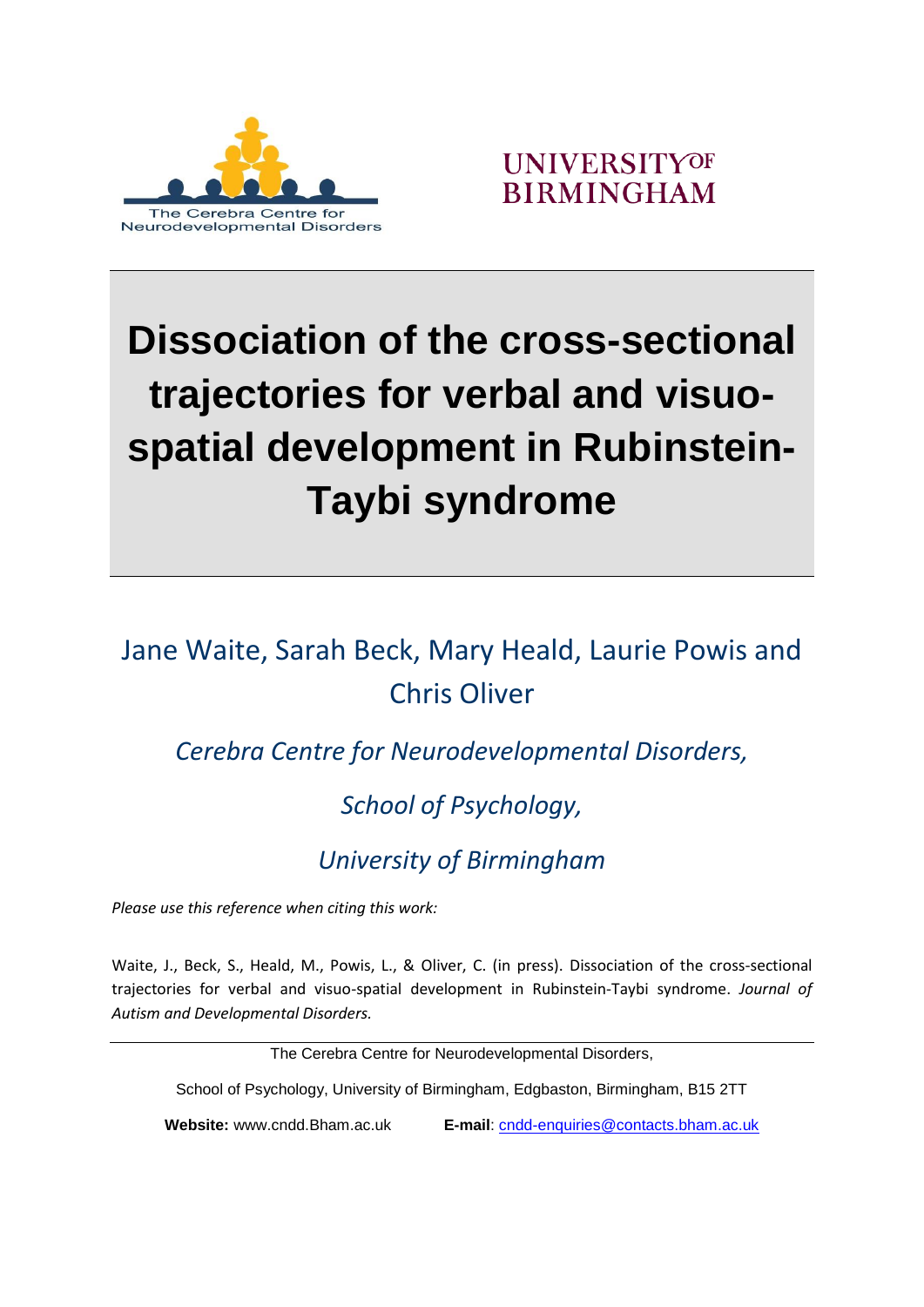#### **Abstract**

*Background.* Impairments in working memory (WM) might amplify behavioural difference in genetic syndromes associated with intellectual disability (ID) and account for variability in behavioural phenotypes. Murine models of the genetic disorder Rubinstein-Taybi syndrome (RTS) evidence memory impairments but there is limited research on memory in this syndrome. We examine the cross-sectional trajectory of domains of WM development in RTS.

*Methods.* Individuals with RTS ( $N = 32$ ) and typically developing (TD) children ( $N = 89$ ) completed a battery of WM tasks. Participants with RTS also completed an IQ assessment and parent/carers completed the Vineland Adaptive Behavior Scales (VABS). A crosssectional trajectory analysis was conducted.

*Results.* The RTS group showed significant WM deficits relative to mental age on measures of WM span in both verbal and visuo-spatial domains. However, whilst better performance on verbal WM span tasks was positively correlated with higher mental age in RTS, this association was not observed on the visuo-spatial span task despite being evident in the TD comparison group.

*Conclusions.* Individuals with RTS are likely to have difficulties with tasks that rely on WM, above and beyond difficulties predicted by overall ability. In addition, there is a dissociation between the cross-sectional trajectories for verbal and visuo-spatial skills in RTS. Interventions and education strategies for individuals with RTS may need to be tailored to reduce or accommodate these difficulties.

Keywords: Working memory, short-term memory, Rubinstein-Taybi syndrome, typically developing children, dissociation.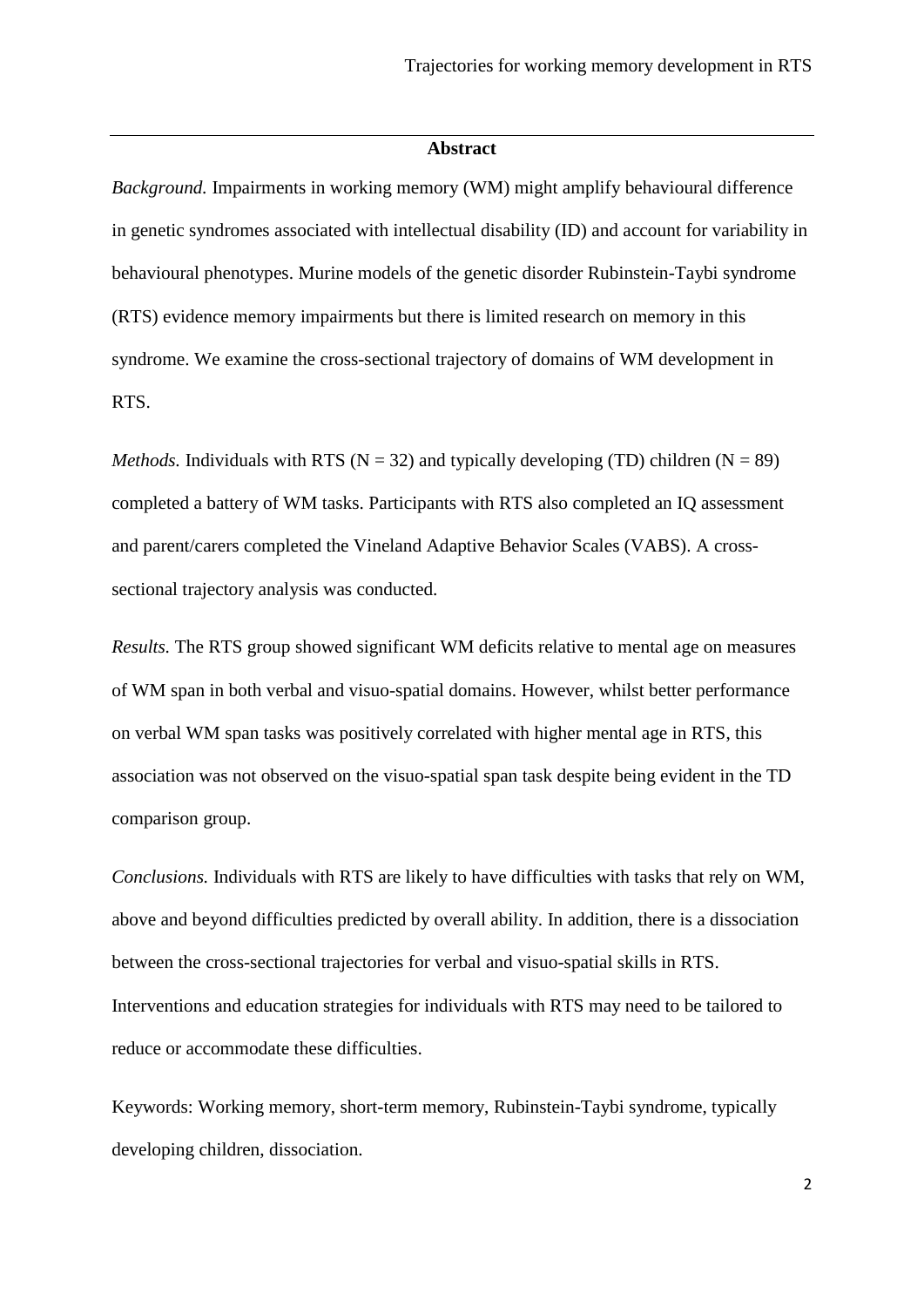### **Dissociation of the cross-sectional trajectories for verbal and visuo-spatial working memory development in Rubinstein-Taybi syndrome**

A growing body of research identifies impairments of executive functions (EFs) as relevant to explaining behavioural difference in people with genetic disorders (Woodcock, Oliver & Humphreys, 2009). Studies of associations between specific cognitive profiles and behaviour can elucidate possible pathways from genetic disorder to behaviour via atypical brain development and interactions with the environment (Woodcock, Oliver & Humphreys, 2011). One component of EF that warrants further investigation is working memory (WM) (Wang  $\&$ Ballugi, 1994).

WM is served by two slave information processing systems: the visuo-spatial sketchpad processes visual and spatial information and the phonological loop processes verbal information (Baddeley & Hitch, 1974). A distinction is often made between simple and complex WM tasks. Garon, Bryson and Smith (2008) define simple WM tasks as tasks requiring a person to hold information in mind in either of these systems (synonymous with short-term memory; STM), while complex WM tasks require information to be to manipulated and updated in WM. Compromised simple or complex WM impact on the ability to act purposefully, learn effectively and accomplish goals (Baddeley, 1986).

There is evidence that these core information processing systems (phonological loop and visuo-spaitial sketchpad) can be differentially impaired; lending support for the separation of these systems in the classic model of WM (Wang & Ballugi, 1994). For example, individuals with localised brain injury have shown greater impairment to one system (Hanley, Young & Pearson, 1991), and interference from competing cognitive tasks can impact these systems differentially (Logie, Zucco & Baddeley, 1990). In addition, dissociations have been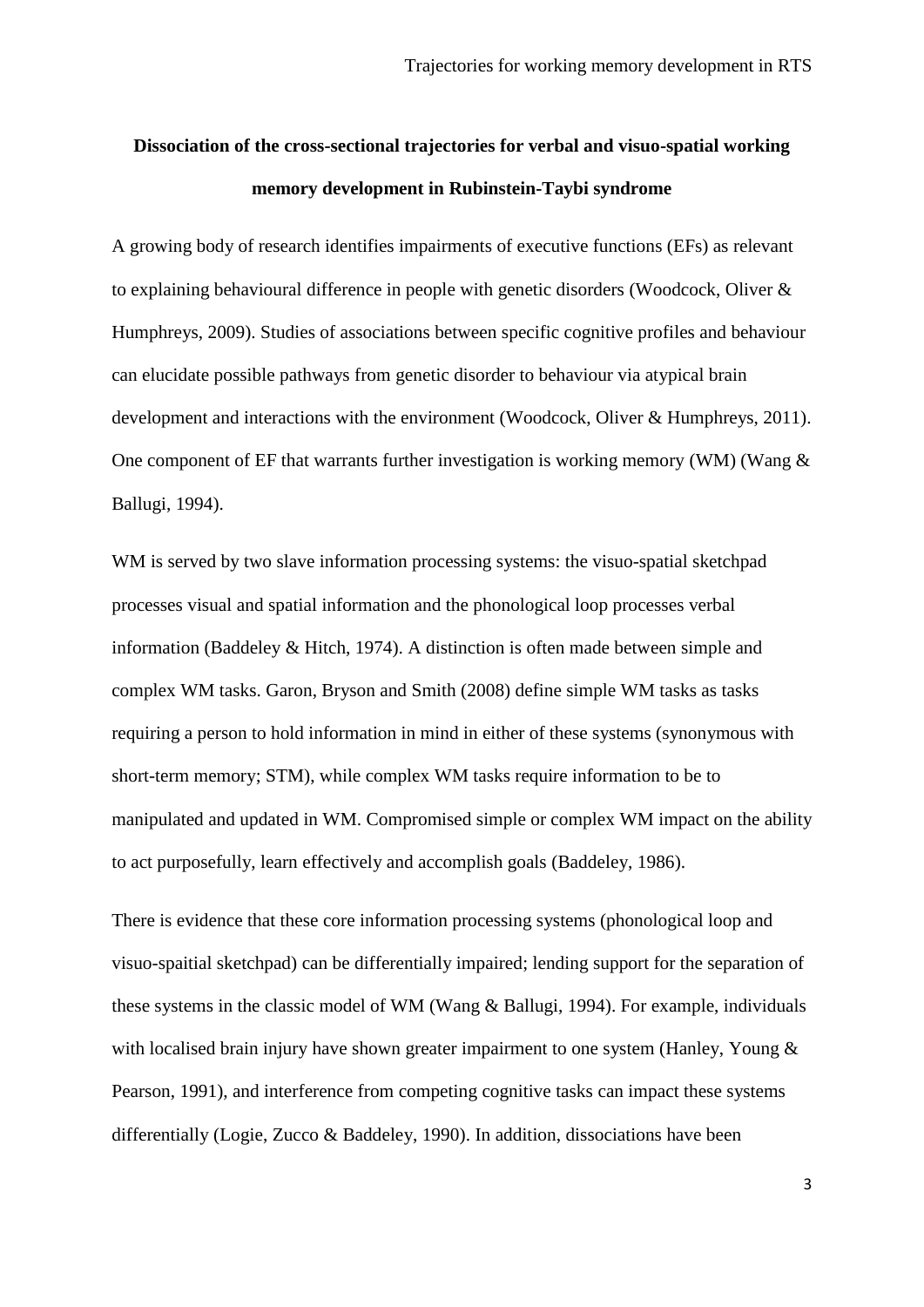evidenced in the visuo-spatial sketchpad between the processing of visual and spatial information (Vicari, Bellucci & Carlesimo, 2003).

Wang and Ballugi (1994) argued that one approach to studying these dissociations is to explore WM profiles in rare genetic syndromes. WM has been studied in rare genetic syndromes and dissociations are reported. Jarrold, Baddeley and Hewes (1999) found that individuals with William syndrome performed poorly on simple visuo-spatial WM tasks relative to mental age (MA). However, relative strengths were evident for simple phonological WM tasks. The opposite pattern was found for Down syndrome. Other syndromes might further inform this potential dissociation. A relatively neglected syndrome in which WM impairments are implicated from murine models but not yet explored in humans is Rubinstein-Taybi syndrome (RTS).

RTS is a multiple congential anomaly syndrome estimated to occur in 1:100,000 to 1:125,000 live births and most often associated with chromosome 16p.13.3; however, genetic diagnosis is only possible in around 55% of individuals. The majority of diagnoses are based on the physical phenotype that includes short stature, downward slanting perebral fissures, short "beaked" nose and broad thumbs and toes (Hennekam, 2006). Behavioural characteristics include insistence on sameness, adherence to routine and repetitive questions (Waite at al., 2015), with tentative evidence of heightened social interest in RTS in comparison to individuals matched on developmental level (Galéra et al, 2009). Intellectual disability (ID) ranges from mild to severe, with expressive language delayed (Clarke & Langton, 1992). Few cognitive and behavioural differences have been identified between those with and without a genetically confirmed diagnosis (Bartsch et al., 1999). Murine models have led to the proposal that ID may be underpinned or exacerbated by impaired learning due to long-term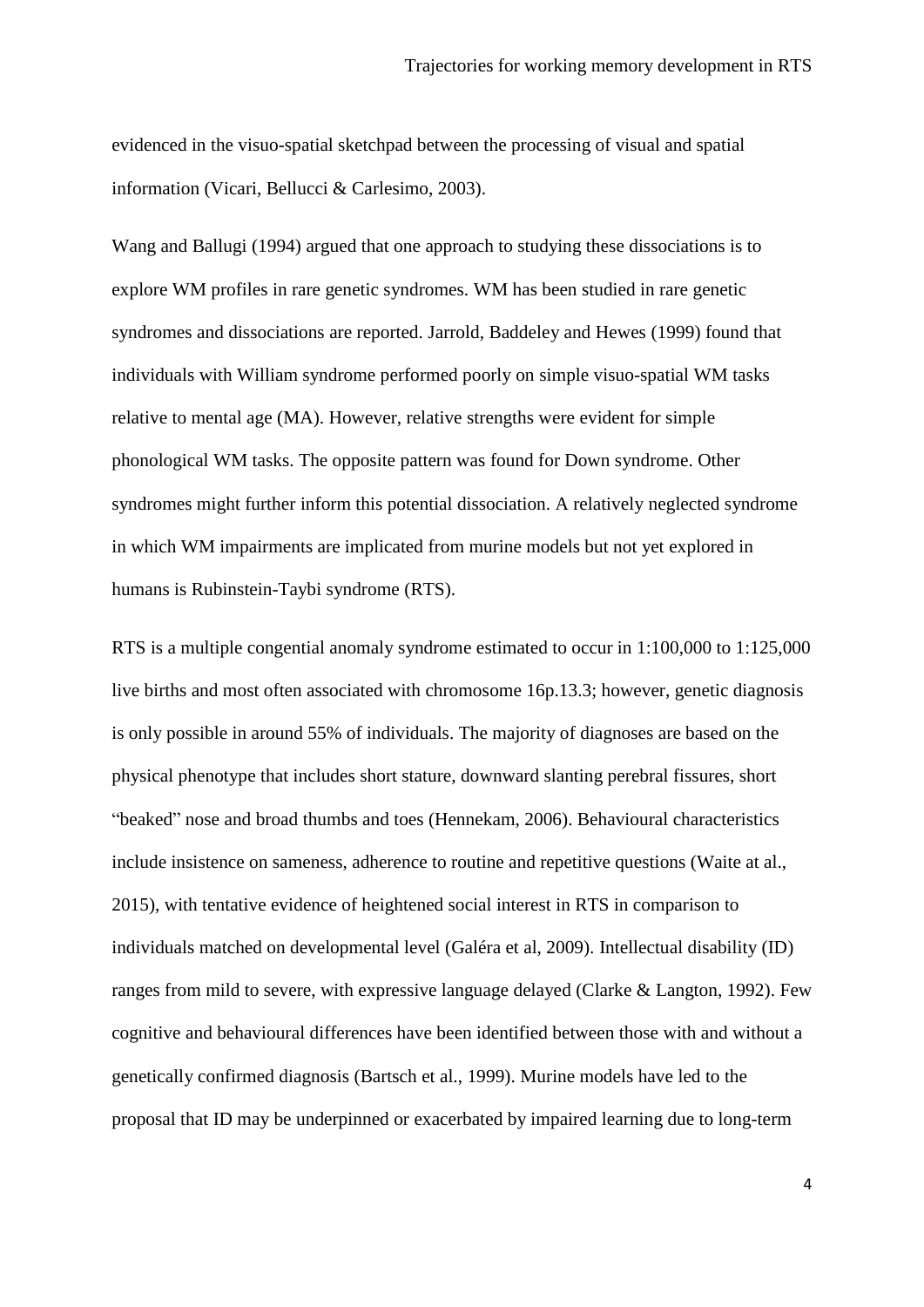memory (LTM) deficits (Oike et al., 1999; Weeber & Sweatt, 2002; Wood et al., 2005); however, no published studies have systematically investigated memory.

While it has been hypothesised that impaired LTM underlies compromises learning in RTS, LTM is a single component of a broader memory system. Models of memory highlight that LTM interacts with WM. The successful interaction of WM and LTM processes contributes to knowledge acquisition and problem solving (Logie, 1996). Additionally, WM and setshifting have been linked to repetitive behaviours, and an inability to recall words on a STM task has been linked to perseverative speech in dementia (Woodcock et al., 2009; Turner, 1999; Cullen et al., 2005). In RTS, elevated levels of repetitive questioning have been noted (Waite et al., 2015). One possibility is that WM deficits are associated with repetitive questions. In this study we focus on WM as the first step toward developing a model of compromised memory underpinning impaired learning and behavioural characteristics in RTS.

Studying WM development in RTS requires an appropriate comparison group. In TD children, WM has been associated with the development of various abilities including: vocabulary acquisition, reading comprehension, mathematics, decision making and theory of mind (Bull, Espy & Wiebe, 2008; Engle, Laughlin, Tuholski & Conway, 1999; Cain, Oakhill, & Bryant, 2004; Carlson, Moses & Breton, 2002; Baddeley et al., 1998). Understanding the WM profile of RTS relative to TD children may lead to more specific hypothesises concerning the relationship between memory and other cognitive abilities in this syndrome. This approach also enables consideration of whether individuals with RTS have WM impairments aligned with global MA or whether they have a profile of strengths and weaknesses relative to MA. The principal aim of this study was to explore the cross-sectional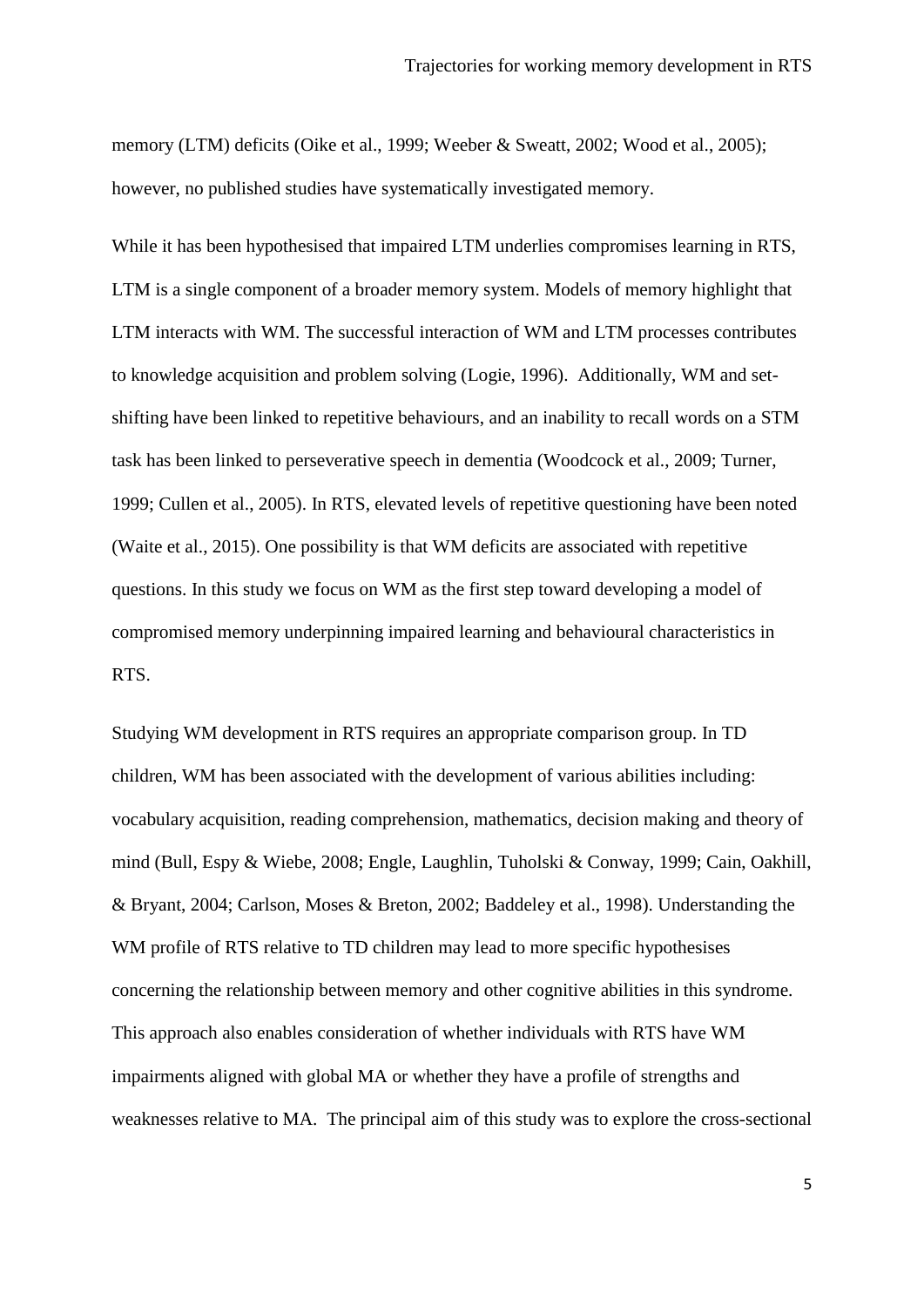developmental trajectories of working memory domains in RTS in comparison to TD children.

#### Methods

#### *Participants*

*RTS.* Thirty-two participants with RTS were recruited (16 males; mean chronological age: 221 months; chronological age range: 46 – 533 months; SD: 121.03). Of these, twenty-seven were recruited from an existing database held by the Cerebra Centre for Neurodevelopmental Disorders and five via the RTS UK Support Group. Participants were included if they were mobile and had a confirmed clinical diagnosis.

Seven participants were excluded from analysis of the WM tasks because they could not comprehend the task instructions due to young age and/or severity of ID, or because MA fell outside the range of the TD comparison group. The mean chronological age of the remaining 21 participants was 251 months (12 males; age range 81-533 months; SD: 118.53). Of these participants, one did not complete the Verbal Animal Span task due to poor engagement.

*TD Children.* The TD comparison group comprised eighty-nine children (mean chronological age: 62 months; 40 males; range: 38 – 89 months; SD: 15.10) tested in schools in the West Midlands, UK. Participants were included if they were not identified by their class teacher as having a developmental disability. To ensure a spread of ages, where possible, eight TD children were tested in each six month age band between 36 and 90 months. TD data for the Scrambled Boxes tasks were not collected beyond 78 months as the task was not deemed developmentally appropriate.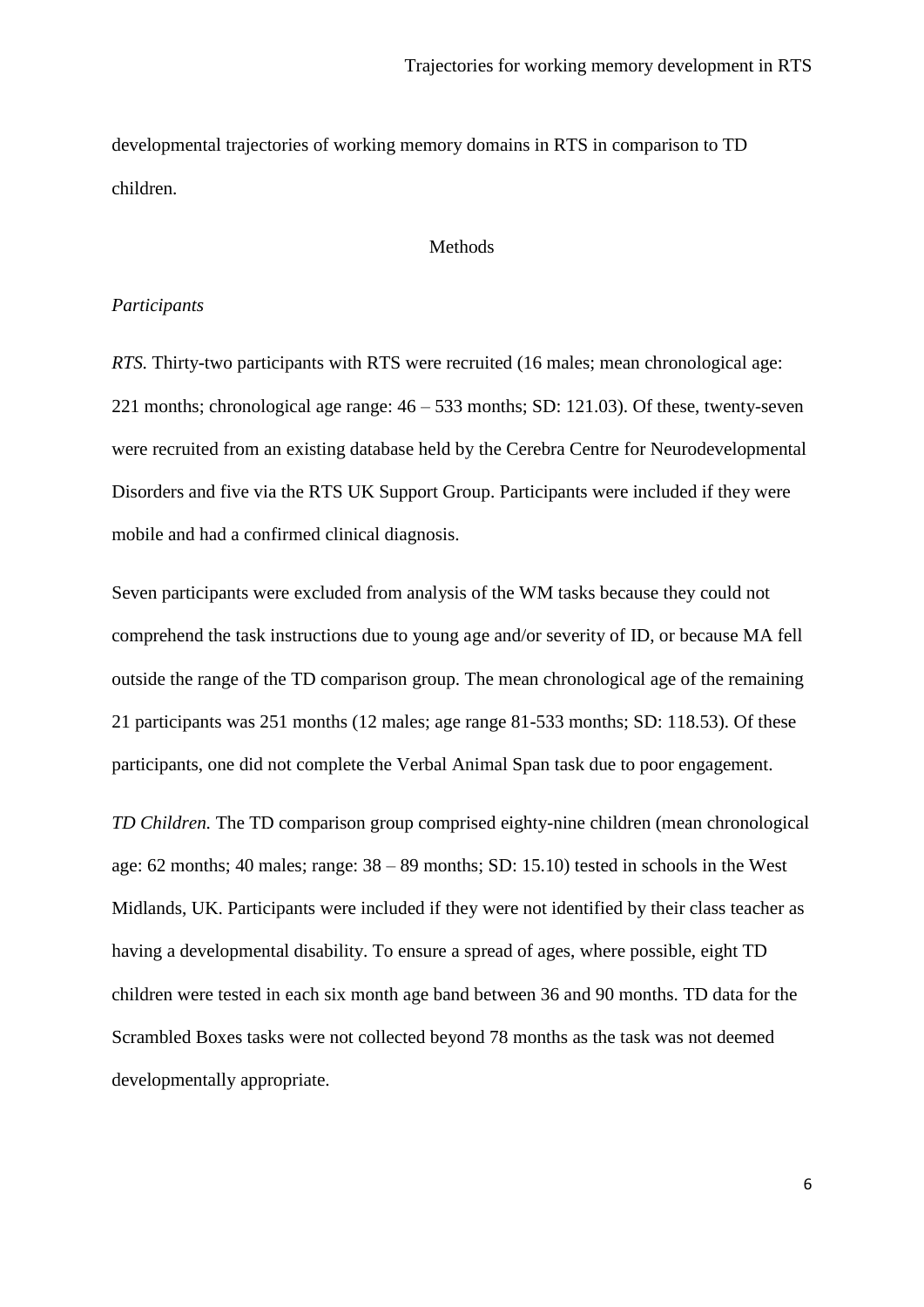#### *Measures*

As moderate to severe ID is characteristic of RTS, delayed EF development relative to chronological age would be expected. Therefore, assessments were administered to explore whether EFs were delayed/deviant relative to global cognitive development (MA). Individuals with RTS completed assessments of cognitive ability to ascertain MA and three WM tasks.

*Measures of general cognitive functioning.* Participants with RTS completed the Mullen Scales of Early Learning (MSEL: Mullen*,* 1995), suitable for individuals from birth to 68 months. Participants at ceiling on the MSEL completed the Wechsler Abbreviated Scales of Intelligence – Second Edition (WASI-II: Wechsler, 1999), suitable for individuals from 72 months – 89 years. Standardised scores could not be derived for many participants because, due to degree of ID, individuals completed the MSEL despite being older than 68 months. MA equivalent scores were calculated for the MSEL by calculating the average of subscale scores from the receptive and expressive language, visual reception and fine motor domains (Richler, Bishop, Kleinke & Lord, 2010). The gross motor domain was omitted as the highest obtainable MA on this scale was lower than the other scales. Similarly, MA was calculated for the Wechsler Abbreviated Scales of Intelligence (WASI-II), by averaging the MAs across sub-domains.

*Adaptive behaviour assessment.* The Vineland Adaptive Behavior Scales – Second Edition (VABS-II; Sparrow, Cicchetti & Balla, 2005) was included as an alternative measure of MA. This is a parent report measure of adaptive functioning. There are no guidelines for computing global MA for the VABS. In the same manner as for the psychometric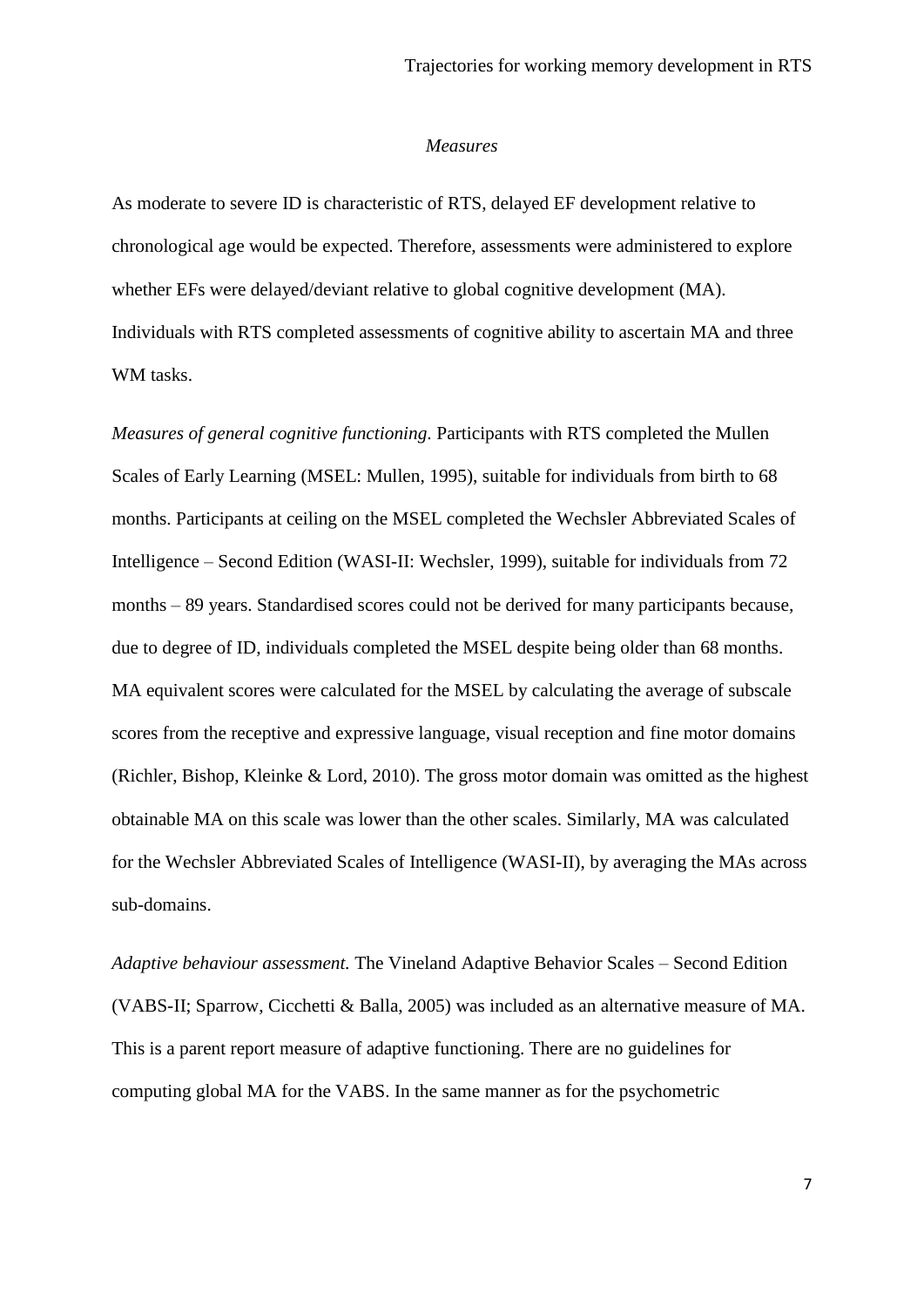assessments, global MA was calculated by taking an average across the nine primary domains.

*WM Test Selection and Administration.* Tasks were selected from the developmental literature and adapted to reduce receptive language demands. Two simple WM tasks, the Verbal Animal Span and Corsi Blocks, were included because pilot work indicated that individuals with RTS had difficulty comprehending the rules for complex WM tasks. One complex WM task, the Scrambled Boxes, was included as it is suitable for very young children (Carlson, 2005). The WM tasks were administered as part of a battery of EF tests constructed for a wider research project and were administered in a fixed order. Deviations from this order occurred for six participants who had difficultly engaging with the verbal task first (order: Corsi Blocks, Scrambled Boxes, Verbal Span). No significant differences were found on task scores between these participants and participants who completed the verbal span task first  $(ps > .05)$ .

*Corsi Blocks* (Pickering, Gathercole & Peaker, 1998). Participants were presented with a 20 x 25cm white board with ten 3.4 x 3.4cm blue blocks mounted irregularly. On each trial the researcher touched a sequence of blocks starting with sequences of two. Participants responded by touching the same sequence of blocks. After two practise trials of two block sequences feedback was given. Every three experimental trials the number of blocks in a sequence increased by one. The task was terminated after three consecutive incorrect trials. An adapted version of a one point per pair coding scheme was adopted (Fudala, Kunze & Ross, 1974). For example, if the sequence was block 3, block 6, block 7, block 2 and the response given is block 3, block 6, block 7, block 2 then the paired item score was 3 (i.e. 3-6, 6-7 and 7-2). If the response was block 3, block 6, block 3, block 7 the paired score would be 1. Only participants able to point to at least one block correctly on each practise trial and who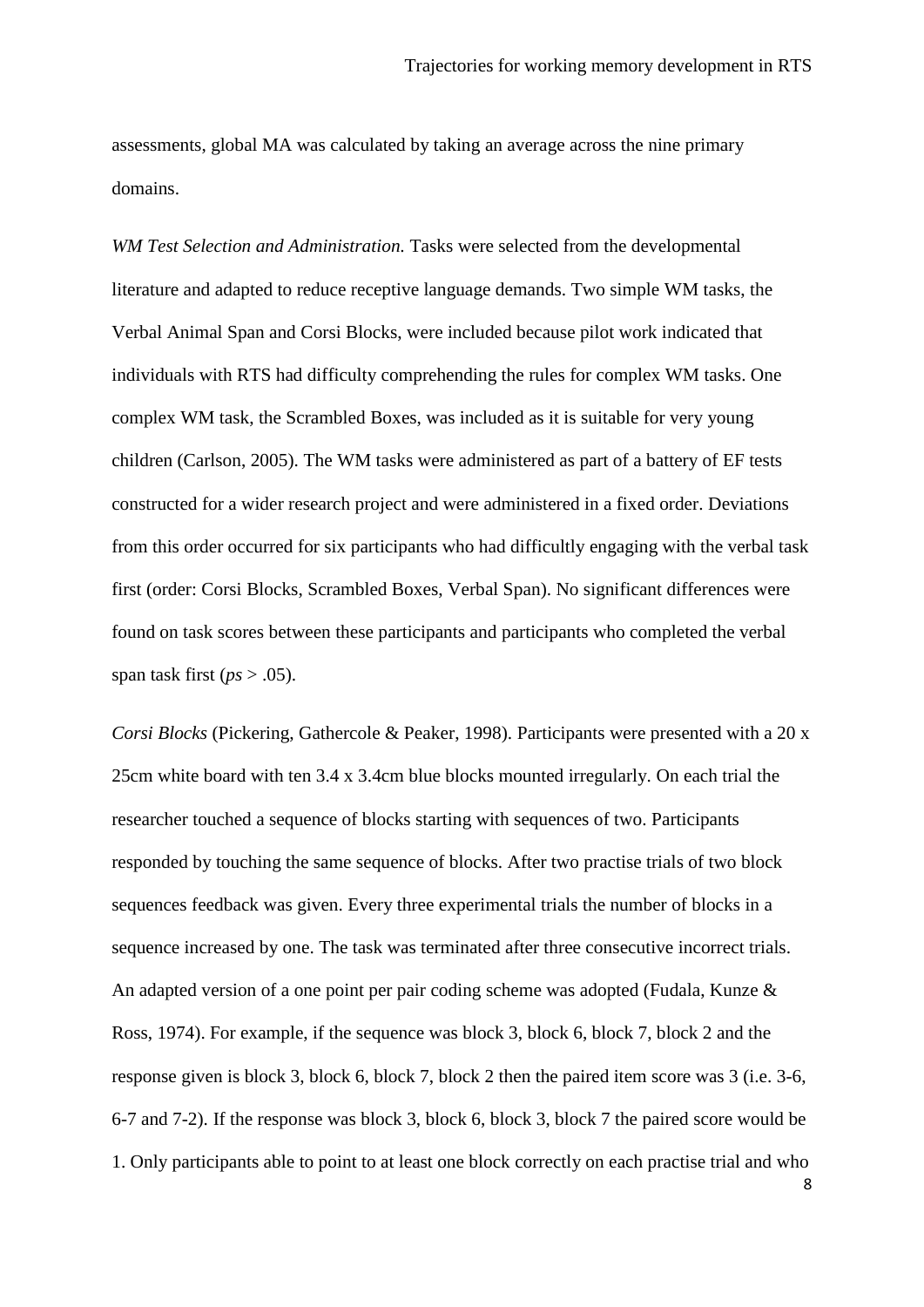attempted to locate two blocks in the correct order (demonstrating rule understanding) completed experimental trials.

*Verbal Animal Span* (adapted from digit span, Bull, Epsy & Senn, 2004)**.** This task followed the same protocol and coding as the Corsi Blocks task except participants verbally repeated strings of animal names (all one syllable) after the experimenter said them. This task was adapted from the traditional digit span for individuals less familiar with numbers.

*Scrambled Boxes Task* (adapted from Diamond, 1990). Three versions of this task were included: Three, Six and Nine Scrambled Boxes. The test equipment was eighteen round wooden boxes (diameter = 7cm) each decorated with a different shape, nine foam stars, a cardboard treasure chest, a 29.7 x 42cm cardboard screen and two cardboard baseboards that indicated where the boxes should be positioned in each task. Boxes were positioned 5 cm apart for the Three Scrambled Boxes and 8cm apart for the Six and Nine Scrambled Boxes task respectively. In all versions, participants watched the experimenter put a star in each box and close them. Participants were asked to find stars and put them in a treasure chest. Once a box was selected and the star removed, the empty box was returned, the boxes were hidden behind the screen and the positions of the boxes were scrambled by the researcher. The boxes were scrambled for five and ten seconds in the Three and Six/Nine Scrambled Box task respectively. Participants then searched again.

The Six Scrambled Boxes task was administered first. If a participant retrieved all six stars without error the task was repeated using nine boxes and a full score was given for the three box task. If an error was made the task was repeated with three boxes and a score of zero given on the nine box task. Maximum scores for the Three, Six and Nine Scrambled Boxes tasks were four, seven and ten respectively, with one point lost for each incorrect reach. The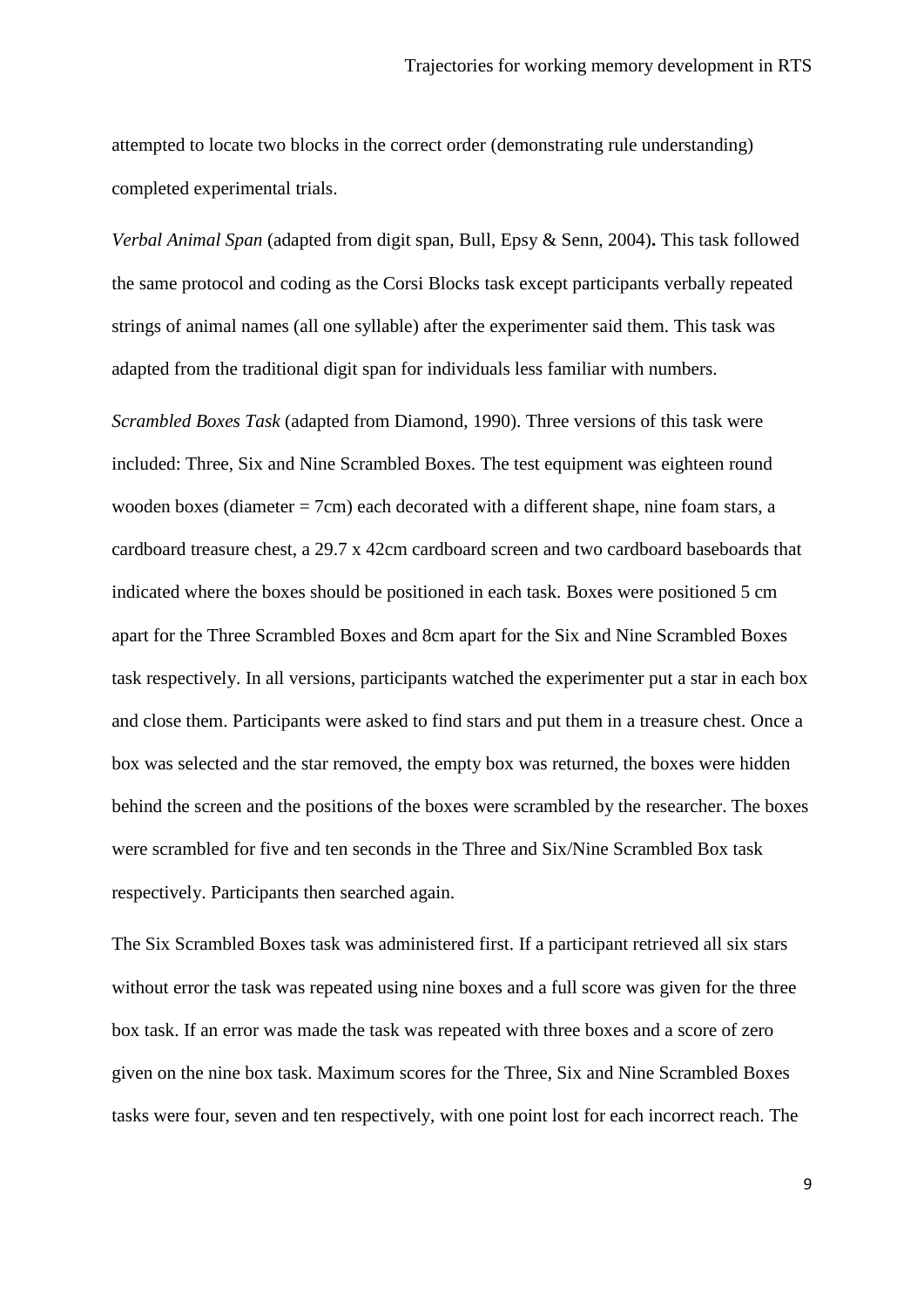task was terminated if the participant lost all their points. A composite scaled score was calculated by summing scores from the three tasks.

#### Data Analysis

#### *Validity of MA Equivalent Scores and association with CA*

Mean age equivalent score for the total RTS group ( $N = 32$ ) on the direct cognitive assessments (MSEL & WASI) was 61.83 months (*SD*: 34.20). Mean age equivalent score on the indirect informant report measure (VABS-II) was 65.89 months (*SD*: 37.16). A Wilcoxon test revealed no significant differences between these scores. The intraclass correlation coefficient between the direct and indirect MA equivalent scores was calculated to measure the level of agreement: .91 (95% CI: Lower = .82, Upper = .96, (df: 30, 30),  $F = 21.41$ ,  $p <$ .001). Given the high level of convergence between MA equivalent estimates, only scores from the direct assessments (MSEL & WASI) were used in further analyses.

To aid interpretation of MA cross-sectional trajectories a linear regression was conducted to explore associations between MA (MSEL & WASI) and CA in RTS. A straight line fitted these data ( $\mathbb{R}^2 = .41$ ,  $F(1,30) = 20.50$ ,  $p < .001$ ) with an intercept of 4.18 and a gradient of 0.27; 95% CI: 2.31 to 5.83).

#### *Analysis of WM Tasks*

As development is a dynamic process, traditional group comparisons that match a syndrome group to a control group can obscure important changes in the cross-sectional developmental trajectory of the syndrome group (Karmiloff-Smith, 1998; Thomas, et al., 2009). For example, if there is a peak in performance at a particular age followed by a decline this may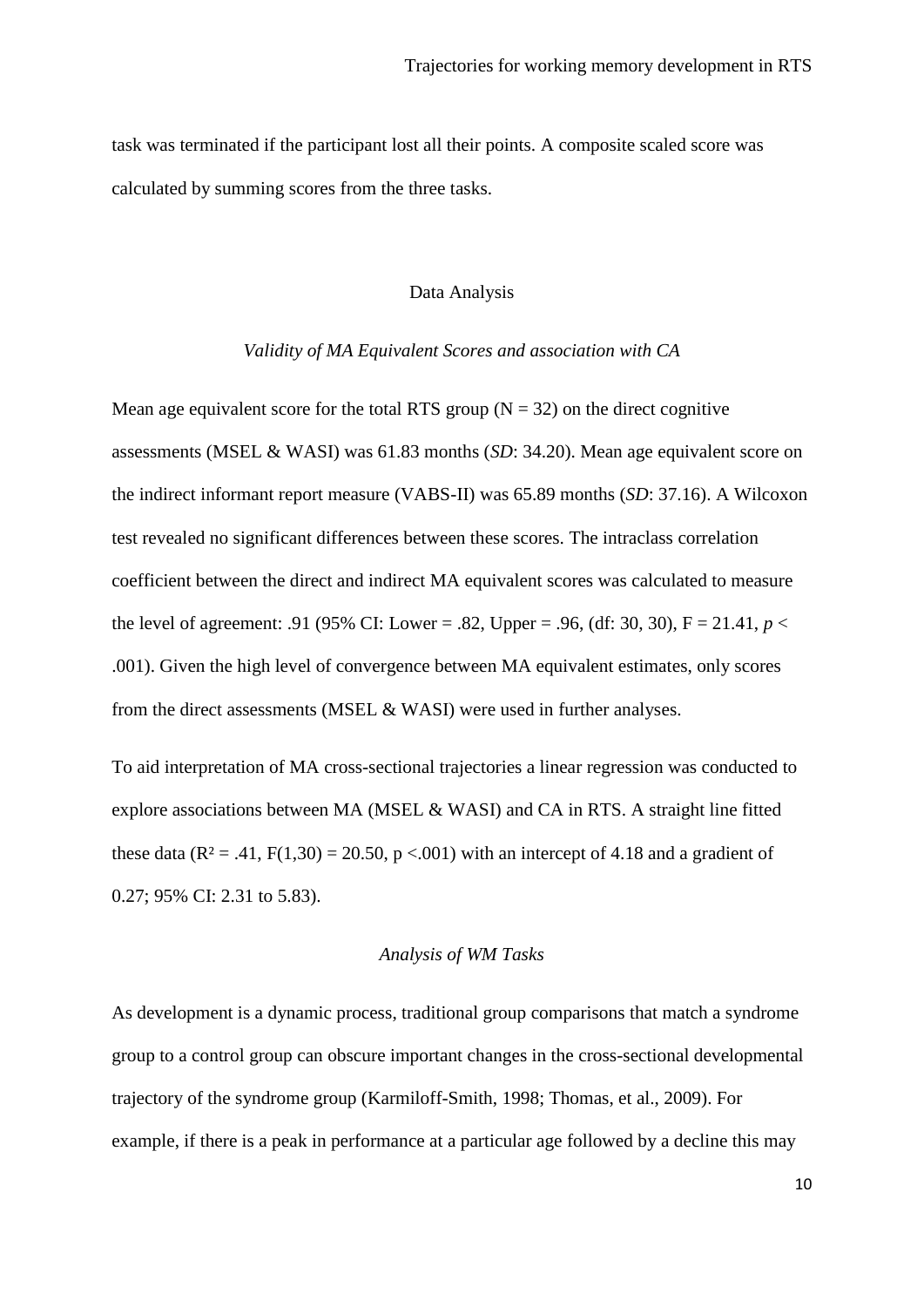be obscured when a group average is taken. Thomas et al. (2009, 2010) described how linear cross-sectional trajectory analysis, involving the graphical representation of all data points, can aid understanding cognitive development whilst overcoming the limitations of matching. This methodology was applied to data obtained from the simple WM tasks. Data from the Scrambled Boxes task were not appropriate for linear cross-sectional trajectory analysis so independent t-tests were conducted, with an alpha level of .01 to correct for multiple tests.

Prior to the between groups linear cross-sectional trajectory analysis, regression lines were fitted to the simple WM task data for each group. Between Groups linear cross-sectional trajectory analysis compares the intercepts (onset of the lines) and gradients (slopes of the lines) of two cross-sectional trajectories that are plotted as a function of age to ascertain whether the trajectories differ for the two groups at the earliest age of measurement (equivalent of a main effect of group), and whether age may differentially impact on the two groups. The analysis was conducted as described by Thomas et al. (2009, 2010) by making an adaption to the Analysis of Covariance function within General Linear Model (ANCOVA). Typically, including two groups with different cross-sectional trajectories in an ANCOVA is a violation of the test's assumptions because ANCOVA computes one regression function during the analysis; however, by adding an interaction term to this model (group x age) it is possible to compare the slope of the two cross-sectional trajectories. The x-axis was rescaled prior to the analysis so that the intercept of the regression lines would represent scores at the youngest age of measurement. Further details on this method are available at: http://www.psyc.bbk.ac.uk/research/DNL/stats/Thomas\_trajectories.

#### Results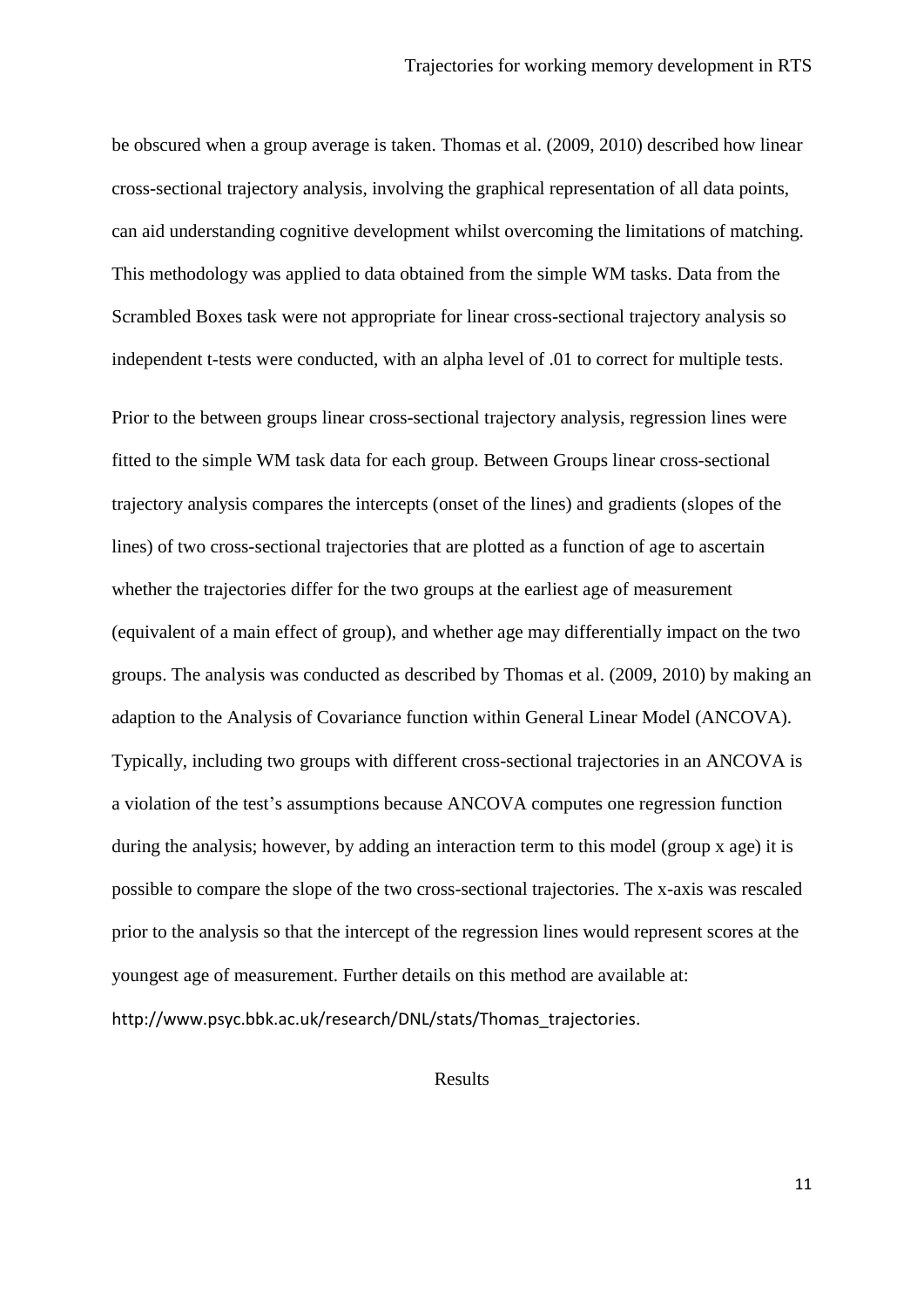The descriptive statistics for the WM tasks are displayed in Table 1 with linear crosssectional trajectories for the Verbal Animal Span and Corsi Blocks displayed in Figure 1.

**---insert Table 1 here---**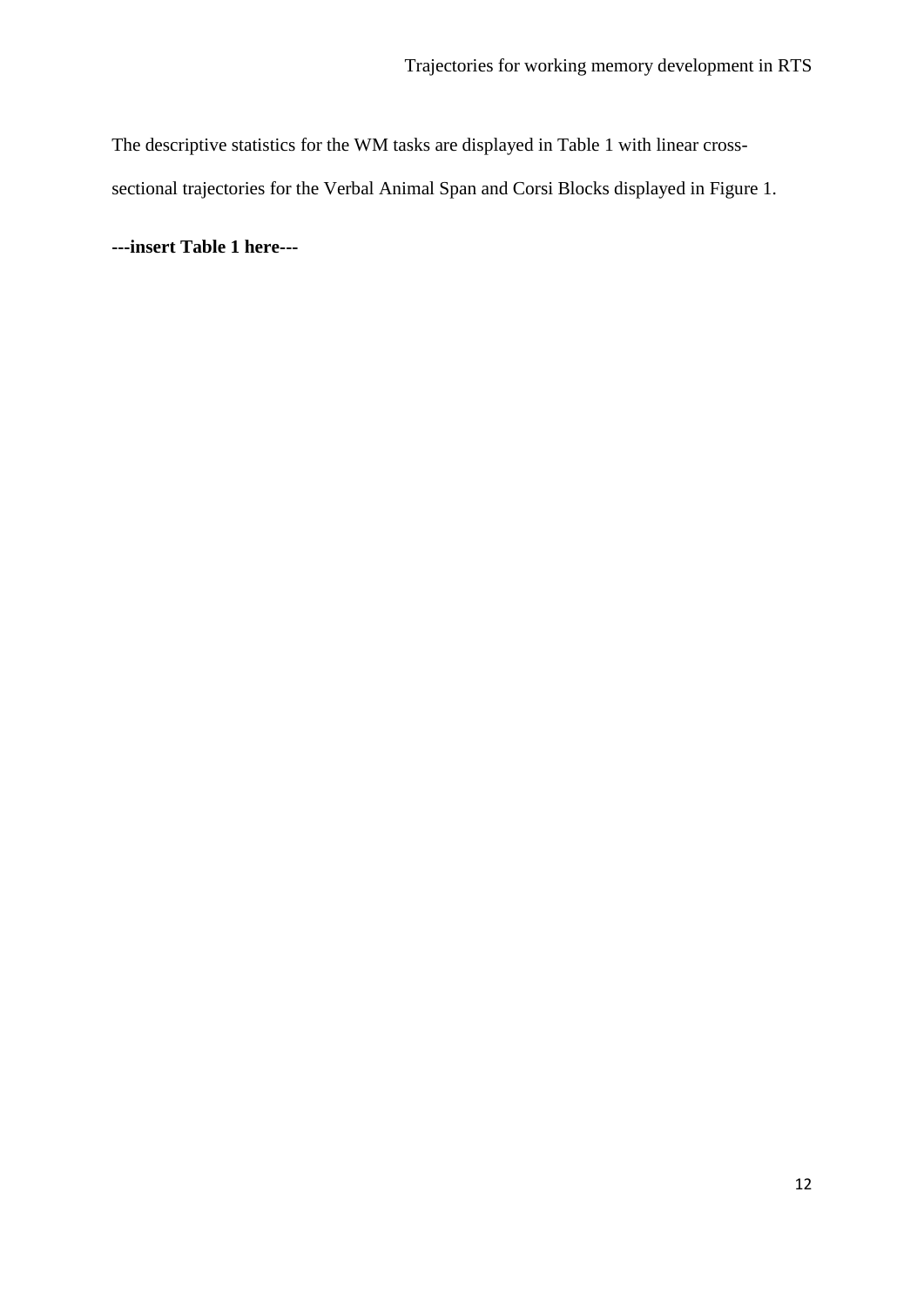#### *Verbal Animal Span Cross-Sectional Trajectory*

Initial regression analyses indicated that a straight line fitted the RTS data,  $R^2 = .31$ , F(1, 18)  $= 8.04$ ,  $p = .01$ , with an intercept of 5.30 and gradient of 0.16, and the TD data, R<sup>2</sup> = .24, F(1,  $87$ ) = 27.85, p<.001, with an intercept of 13.61 and gradient of 0.28.

The adapted ANCOVA indicated that a significant proportion of the overall variance was explained by this model,  $F(3,105) = 26.59$ ,  $p < .001$ ,  $= .43$ . There was a 8.31 point score difference between the intercepts of the TD and RTS and TD trajectories,  $F(1,105) = 5.95$ , *p* = .016,  $\eta^2$  = .05. When the TD and RTS groups were combined, MA significantly predicted score on the Verbal Animal Span,  $F(1,105)=11.17$ ,  $p = .001$ ,  $\eta^2 = .10$ ; however, there was no significant age x group interaction,  $F(1,105) = .94$ ,  $p = .334$ ,  $\eta^2 = .01$ . Thus, the significant score differences between the groups remained consistent across the age range.

#### *--Insert Figure 1 here—*

#### *Corsi Blocks Cross-Sectional Trajectory Analysis*

Linear regression analyses revealed that a straight line fitted the TD Corsi Blocks data ( $R^2$  = .49,  $F(1, 87) = 82.78$ ,  $p \le 0.001$ ), with an intercept of 2.81 and gradient of .43. A straight line did not fit the RTS data ( $R^2 = .02$ , F(1, 19) = 0.46,  $p = .505$ ) but this was due to the flat crosssectional trajectory (see Figure 1). The cross-sectional trajectory had intercept of 3.38 and gradient of .05.

The adapted ANCOVA indicated that a significant proportion of the overall variance was explained by this model,  $F(3,106) = .17.79$ ,  $p < .001$ ,  $= .14$ . The RTS and TD scores were not significantly different at the youngest age of measurement (intercepts) on the cross-sectional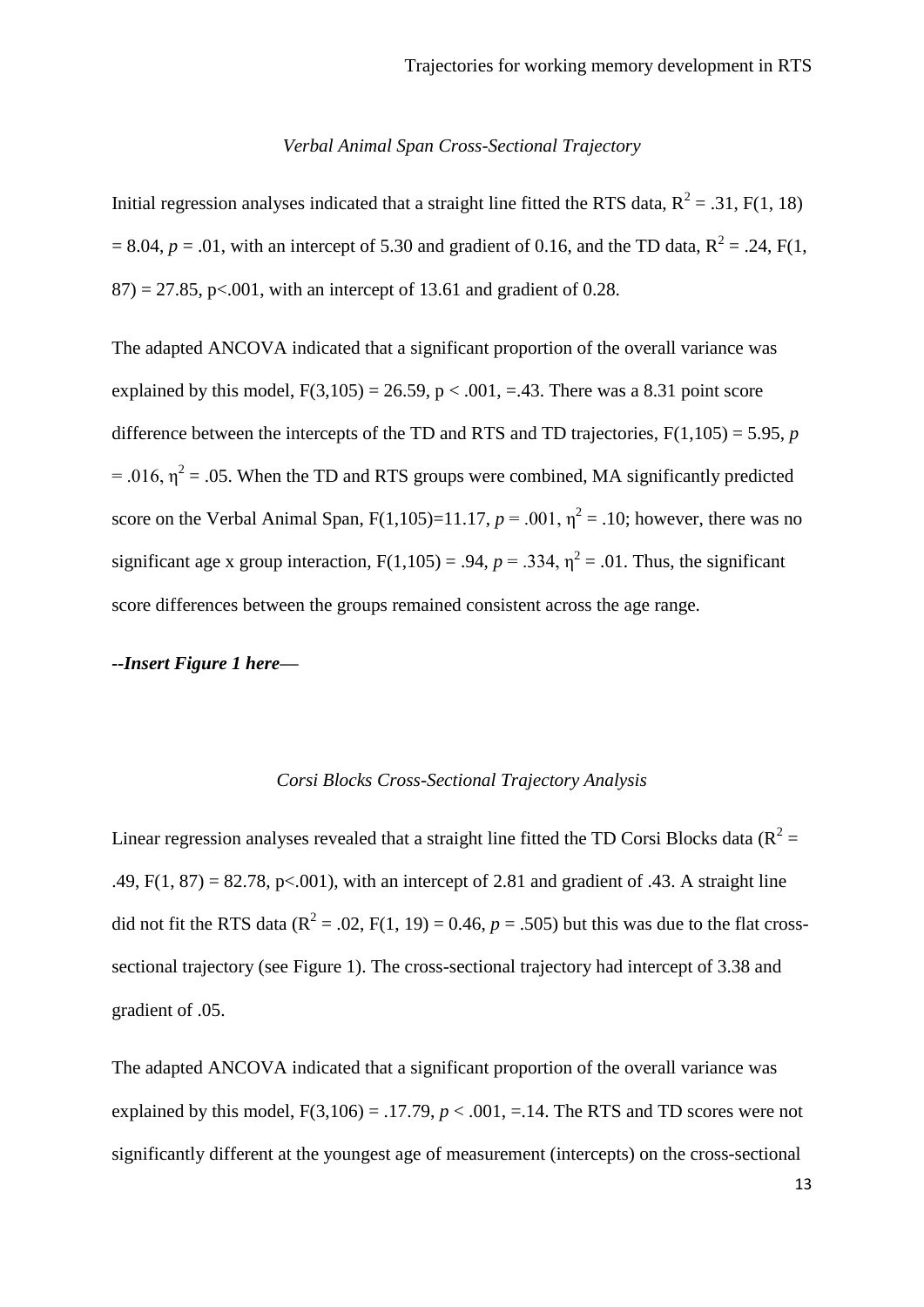trajectory,  $F(1,106) = .05$ ,  $p = .837$ ,  $\eta^2 < .01$ . There was significant group x ageinteraction,  $F(1,106) = 13.23, p < .001, \eta^2 = 0.11$ . The RTS cross-sectional trajectory appears flat, while the TD cross-sectional trajectory has a positive slope with age(see Figure 1).

The point at which the 95% confidence intervals no longer overlap (see Figure 1) indicates that the cross-section trajectories are reliably different at 48 months.

*Scrambled Boxes analysis*. There were no significant differences between the RTS and TD groups on the Three Scrambled Boxes,  $t(22.65) = 1.54$ ,  $p = 137$ ,  $d = 0.22$ , Six Scrambled Boxes,  $t(25.02) = 1.78$ ,  $p = .087$ ,  $d = 0.50$ , or Nine Scrambled Boxes,  $t(38.20) = 1.78$ ,  $p =$ .140,  $d = 0.33$ . Using our adjusted alpha level the total score also failed to reach significance,  $t(107) = 2.31$ ,  $p = .039$ ,  $d = 0.50$ . In addition, no significant correlations between performance and MA were found.

#### Discussion

This study explored the development of WM in RTS relative to MA using cross-sectional trajectory methods (Thomas et al., 2009, 2010). MA was calculated by averaging MA equivalent domain scores from the MSEL and, while this method is likely to only provide a gross estimate of MA, the MAs appeared to have convergent validity with MA estimates from an informant assessment (VABS). Cross-sectional rajectories were then presented for verbal and spatial span tasks. The results indicated that WM span may be compromised in RTS but performance was variable across tasks depending on the aspect of WM .

Findings suggest that in RTS verbal and visuo-spatial WM span may be compromised relative to MA. This is illustrated by the Animal Span task and the Corsi Blocks cross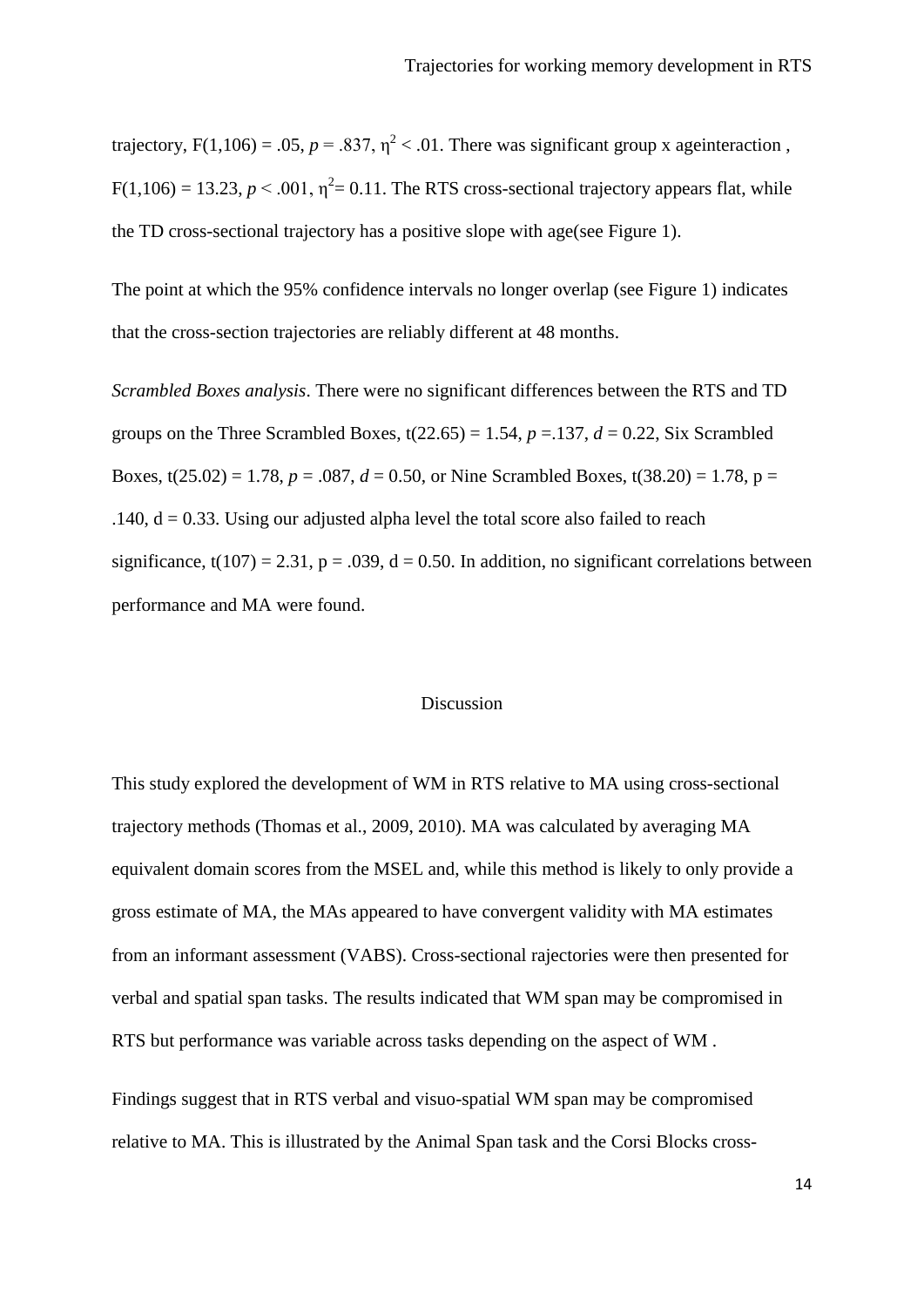sectional trajectories as performance on these tasks is below that of the TD group. Despite this, there are some differences between cross-sectional trajectories. On the verbal span task, TD children consistently outperform the individuals with RTS (MA) .theWhile the RTS group lags behind the TD group, individuals with RTS who had higher MAs performed better than those with lower MAs. The design is cross sectional so change over time cannot be assumed; however, a moderate association between MA and chronological age suggests improvement in verbal span with chronological age in RTS. The Corsi block span shows a different pattern whereby there is initial overlap of the RTS and TD cross-sectional trajectories at the youngest age of measurement (MA) but the RTS trajectory remains flat in contrast to the positive slope for the TD group. In addition, a proportion of individuals with RTS were not able to score on the experimental trials of this task (requiring them to retain two items in memory) despite understanding the rules of the task and memorising at least one block during the practise phase.

Not all of the results suggest WM impairments in RTS because the groups did not differ on the Scrambled Boxes task, a visuo-spatial WM task. During this task participants are required to remember distinct objects that vary on two memorable dimensions (colour and shape) and this may be less demanding than the Corsi block task that requires the tracking of movement. There is evidence that tracking movement has different neurological correlates than remembering shape and colour, so these results may represent a dissociation of the visuospatial sketchpad (Vicari, Bellucci & Carlesimo, 2003; Logie, 1996). Alternative interpretations are that interacting with the boxes for a longer time or the immediate reward from receiving stars may form stronger memory representations (Vogel et al., 2006) or that the recognisable shapes on the boxes led to some verbal encoding and aided performance. Finally, a conservative alpha level was used in the scrambled boxes analysis to correct for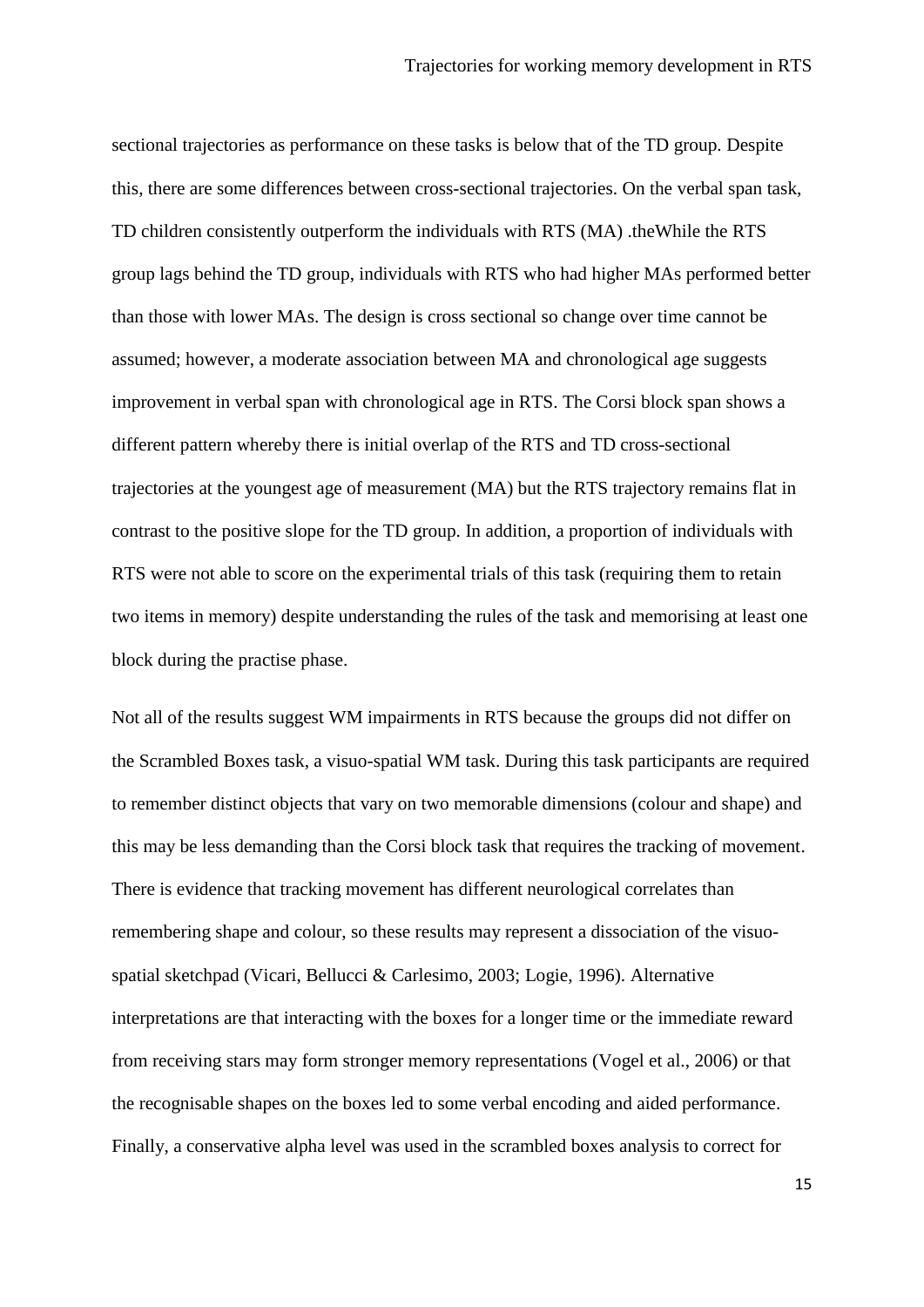multiple tests, so it remains possible that group differences could exist on this task. As with all these tasks, further investigation is necessary to extrapolate the mechanisms underlying performance.

As noted previously, it has been proposed that ID associated with RTS may be linked to mutations in the CREB binding protein and the effects on LTM associated with hippocampal functioning (Oike et al., 1999; Weeber & Sweatt, 2002; Wood et al., 2005). A number of studies with knock-out mice have explored the link between these mutations and phenotypic characteristics, and while these mice develop LTM difficulties, STM is not affected (see Josselyn (2005) for a review). It has been be argued that simple WM tasks, such as those included in the current study, can only be defined as STM tasks because of the absence of an updating component (Gathercole & Alloway, 2006). Therefore, the poor performance of the RTS group on simple WM tasks does not fit neatly with murine models of RTS. Instead, these results point to a possible double deficit of memory function.

A syndrome comparison group was not included in this study but the RTS memory profile is likely to be phenotypic because WM lags behind overall ability. The memory profile in RTS appears different to other syndrome groups. For example, in Down Syndrome visuo-spatial skills are a relative strength, whereas in William syndrome they are a weakness relative to verbal skills (Jarrold, et al., 1999). Individuals with RTS evidence difficulties in both domains.

The results of this study will inform clinicians and teachers working with RTS. External memory aids may be particularly useful for helping individuals remember information sequences and it may be helpful to present information in no more than two-three chunks at a time. The results suggest that older individuals with RTS are likely to have more developed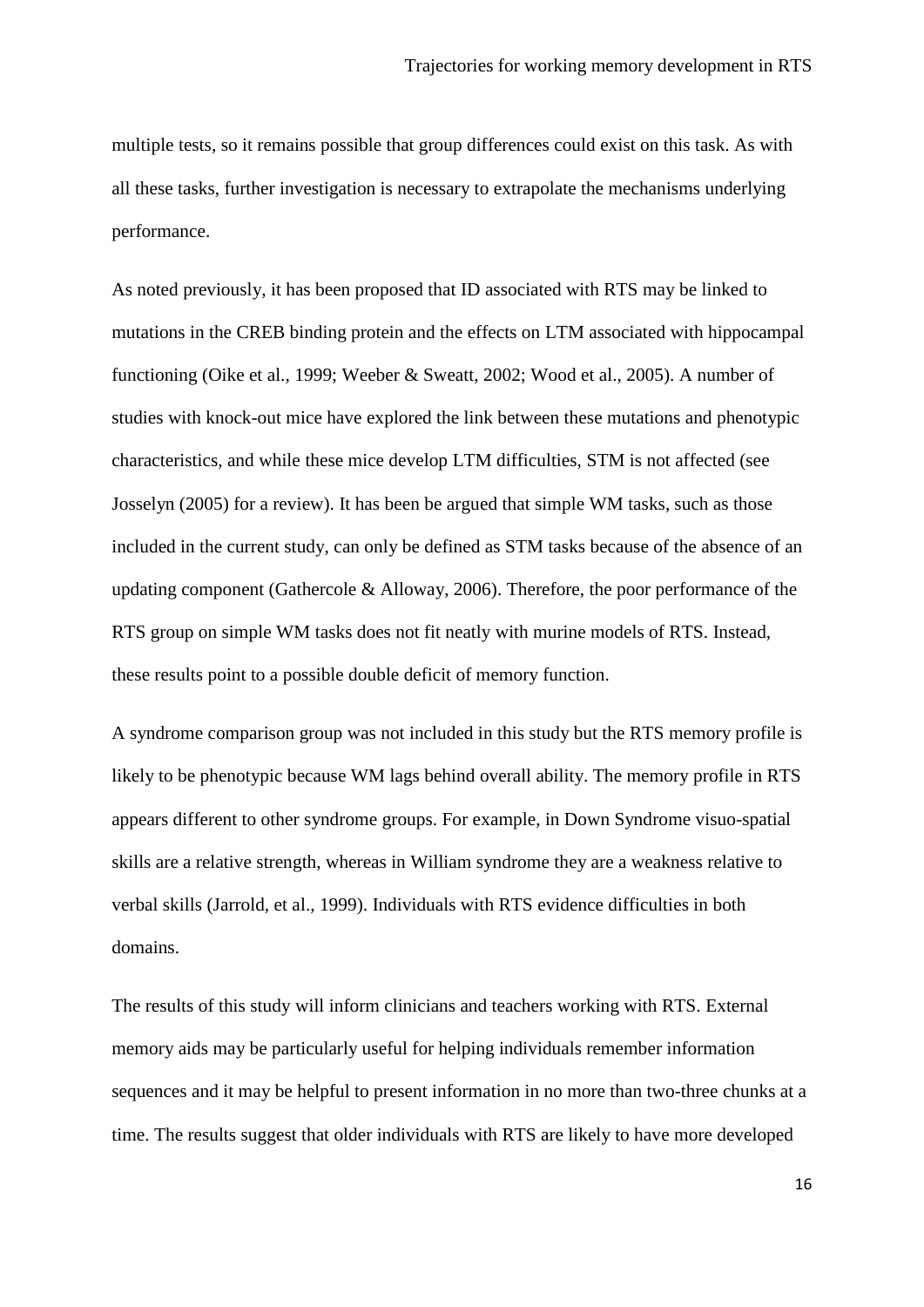verbal WM spans and further studies could explore the possibility of accelerating development of verbal WM capacity using computerised tasks that train this ability, as has been demonstrated previously (e.g. Klingberg et al., 2005). Finally, it would be interesting to consider WM deficits in RTS in relation to other aspects of the behavioural phenotype such as the high levels of repetitive questioning noted in this group (Waite et al., 2015).

As this is the first study of memory in individuals with RTS, there are inevitably some limitations. Firstly, despite the convergence of MA across assessments, MA can only be taken as an estimate for examining gross dissociations in cross-sectional trajectories at group level. In addition, it is only possible to draw conclusions within the developmental window between 38 and 89 months. Performance of individuals with MAs outside this window may not map onto these cross-sectional trajectories. In addition, participants with RTS would need to be followed up to confirm whether higher performance on verbal span tasks in those with higher MA represents developmental change. Finally, the MSEL and VABS were not completed by the TD comparison group due to constraints of testing in schools. However, the sample of children was large, increasing the likelihood of a MA cross-sectional trajectory accurately reflecting the ability of the TD group.

Order effects may have occurred from fixed order administration. It could be argued that poor performance on the Corsi span task represents general fatigue and disengagement. There was no statistical difference, however, between the small subset of individuals who received the Corsi block span first. Furthermore, all 21 participants went on to complete a broader EF battery as part of a wide scale study without demonstrating a drop off in performance that characterised the Corsi block span; therefore, these results appear robust. A further limitation of the Corsi block span is that it may not discriminate well between the two groups at the youngest ages since all children were at or near the floor of the task.Overall, these results are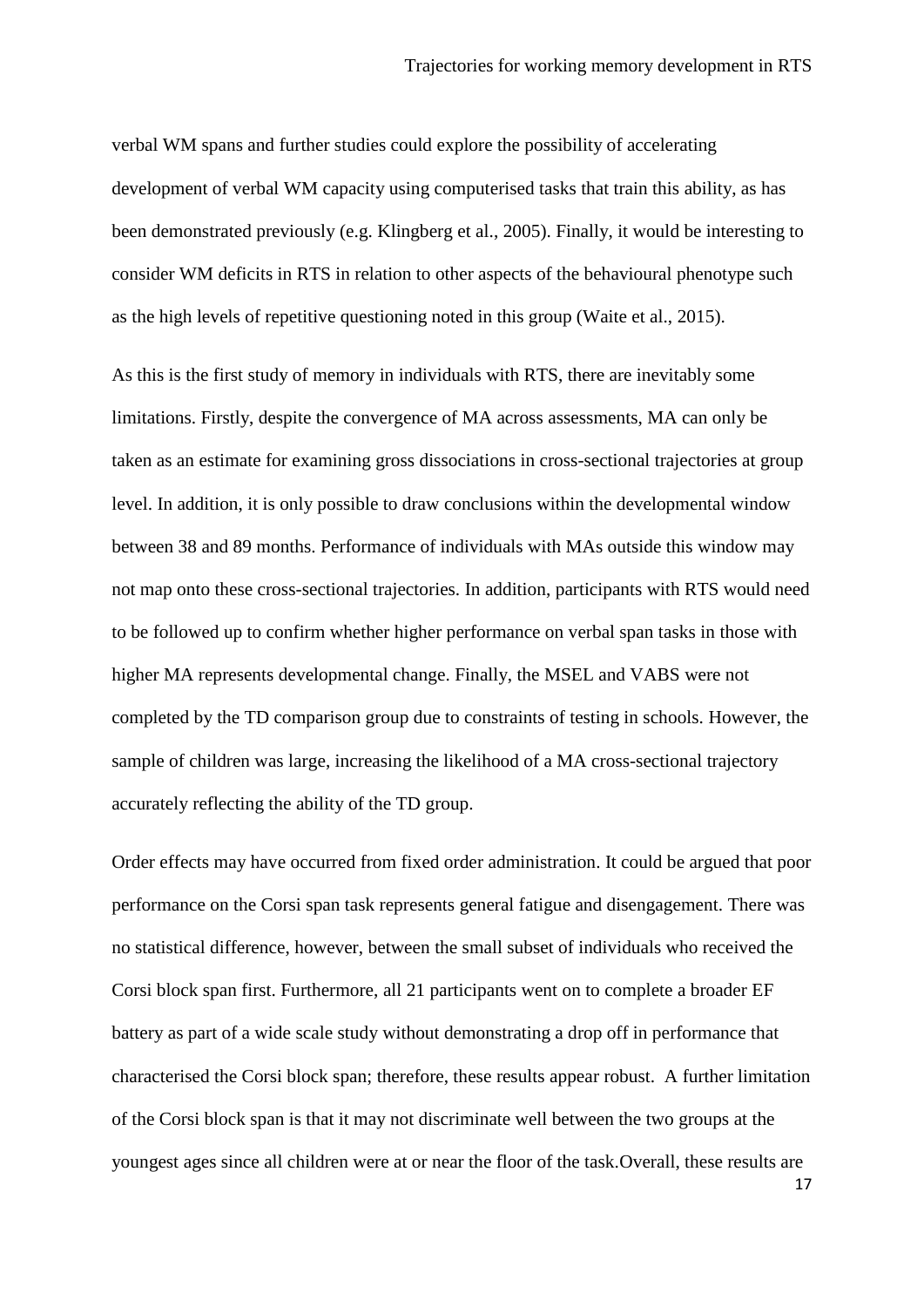an encouraging first step towards profiling memory in a syndrome in which memory impairments would be anticipated given murine models (Oike et al., 1999; Wood et al., 2005). In addition, these results lend further support to a dissociation of the phonological loop and visuo-spatial sketchpad. A difference in performance also was found between groups on the Corsi Blocks task but not the Scrambled Boxes task. Whilst these differences may be due to the nature of the tasks used, this provides tentative evidence of a dissociation between spatial processing (e.g. tracking movement) and visual processing in the (e.g. colours and shapes) in the visual spatial sketchpad and concurs with previous research (Logie, 1996, Vicari et al., 2003). Exploring the neurological correlates of performance on these WM tasks in individuals with RTS could provide further evidence for the dissociation of these abilities (Vicari et al., 2003).

**Acknowledgments.** We are grateful to our funding body, Cerebra, and the Rubinstein–Taybi Syndrome Support Group. We are grateful to Hayley Crawford, Amsa Iqbal and Ruchi Bakshi for assistance with data collection and coding.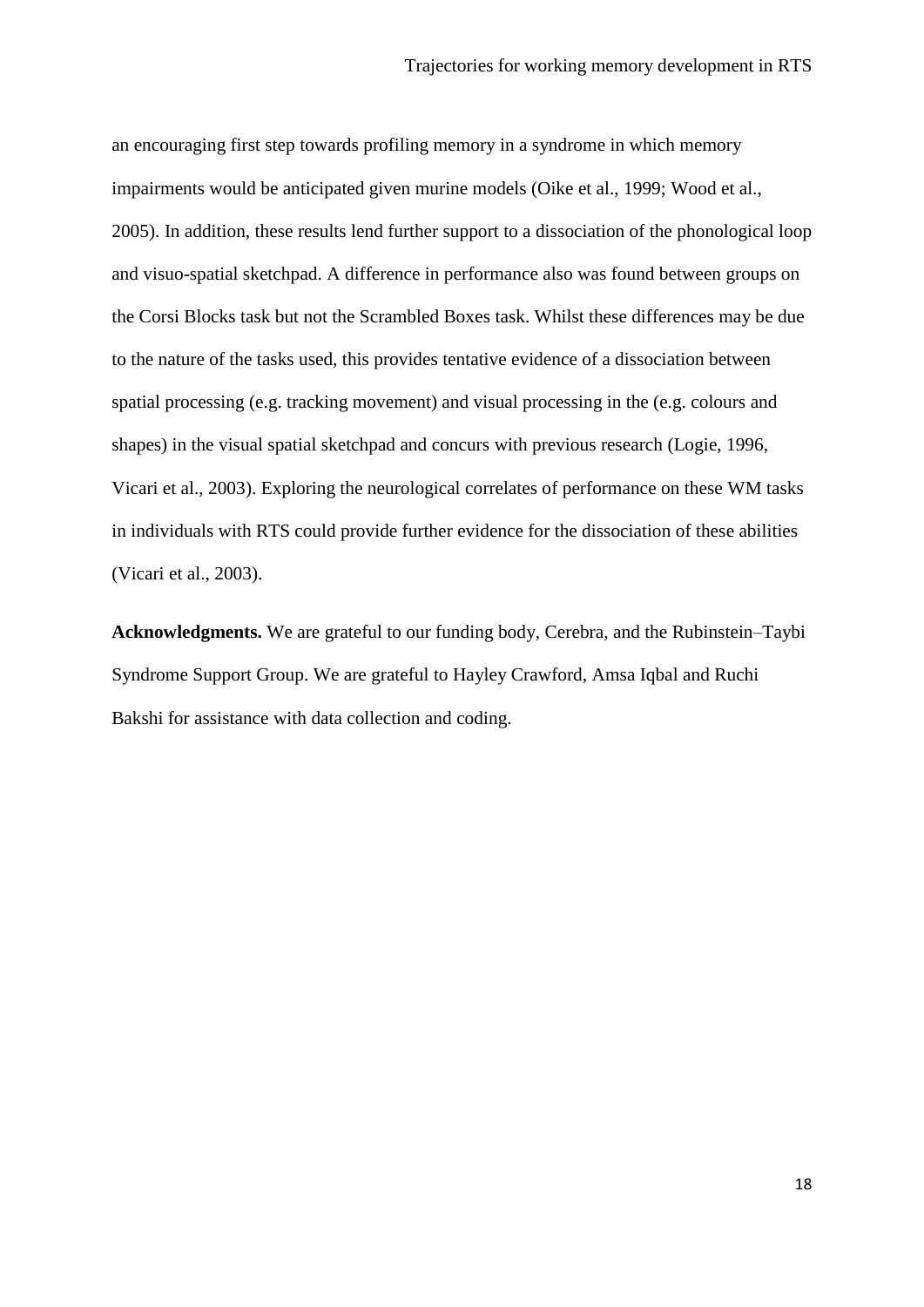#### References

Baddeley, A. (1986). *Working memory.* Oxford, England: Oxford University Press.

Baddeley, A., Gathercole, S., & Papagno, C. (1998). The phonological loop as a language learning device. *Psychological review*, *105*(1), 158.

Baddeley, A. D., & Hitch, G. J. (1974). Working memory. In G. H. Bower (Ed.), *The psychology of learning and motivation*: *Advances in research and theory* (Vol. 8, *pp.* 47–89). London: Academic Press.

Bartsch, O., Wagner, A., Hinkel, G. K., Krebs, P., Stumm, M., Schmalenberger, B., et al. (1999). FISH studies in 45 patients with Rubinstein-Taybi syndrome: Deletions associated with polysplenia, hypoplastic left heart and death in infancy. *European Journal of Human Genetics, 7*(7), 748- 756.

Bull, R., Espy, K. A., & Senn, T. E. (2004). A comparison of performance on the Towers of London and Hanoi in young children. *Journal of Child Psychology and Psychiatry*, *45*(4), 743-754.

Bull, R., Espy, K. A., & Wiebe, S. A. (2008). Short-term memory, working memory, and executive functioning in preschoolers: Longitudinal predictors of mathematical achievement at 7 years. *Developmental Neuropsychology, 33*(3), 205−228.

Cain, K., Oakhill, J., & Bryant, P. (2004). Children's reading comprehension ability: Concurrent prediction by working memory, verbal ability, and component skills. *Journal of educational psychology*, *96*(1), 31.

Carlson, S. M. (2005). Developmentally sensitive measures of executive function in preschool children. *Developmental neuropsychology*, *28*(2), 595-616.

Carlson, S. M., Moses, L. J., & Breton, C. (2002). How specific is the relation between executive function and theory of mind? Contributions of inhibitory control and working memory. *Infant and Child Development*, *11*(2), 73-92.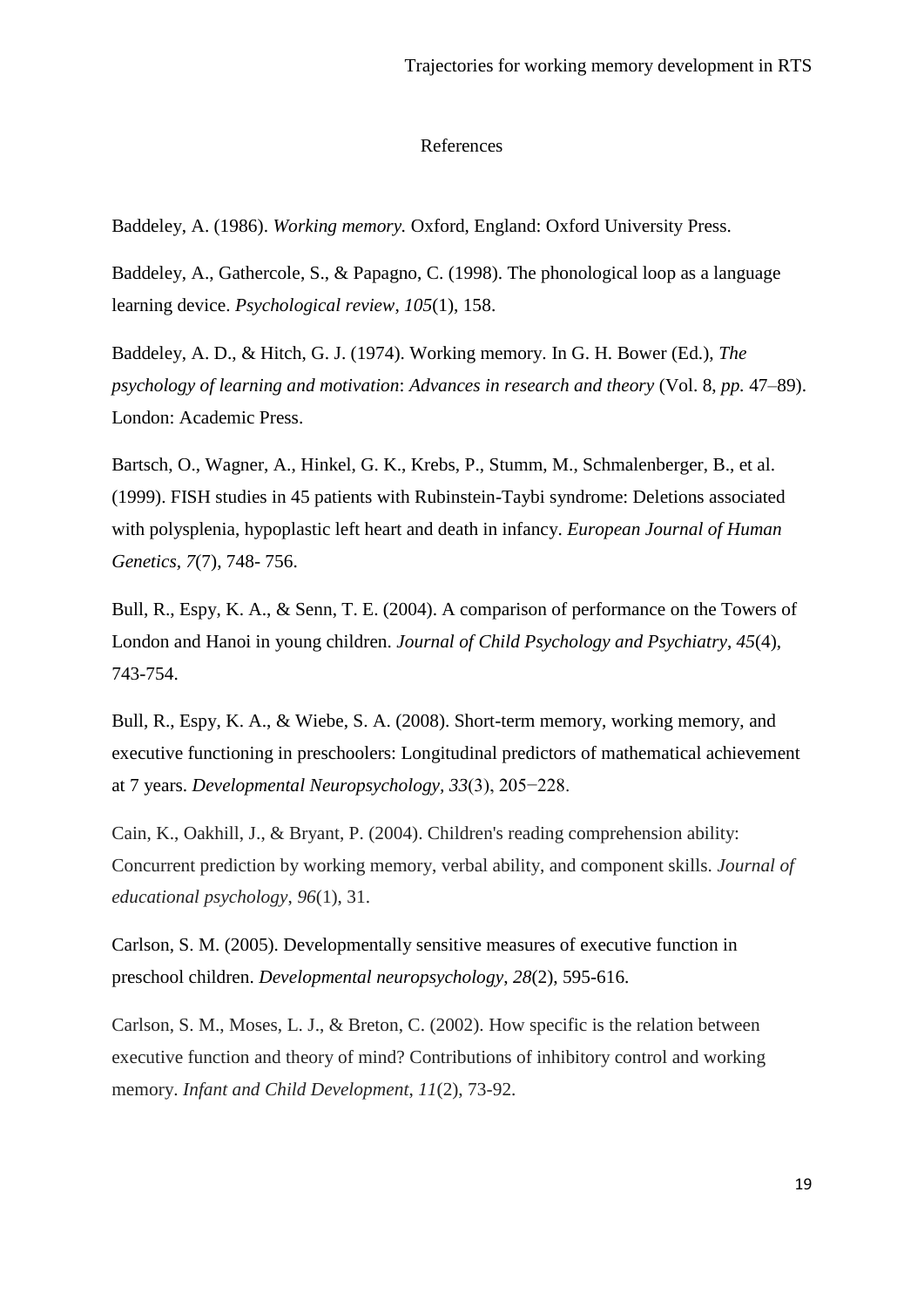Clarke, D., & Langton, J. (1992).'The Rubinstein-Taybi behavioural phenotype: a postal questionnaire survey.' Paper presented at the  $2<sup>nd</sup>$  International Sumposium of the Study of Behaioural Phenotypes, Welshpool.

Cullen, B., Coen, R. F., Lynch, C. A., Cunningham, C. J., Coakley, D., Robertson, I. H., et al. (2005). Repetitive behaviour in Alzheimer's disease: Description, correlates and functions. *International Journal of Geriatric Psychiatry*, *20*(7), 686-693.

Diamond, A. (1990). Developmental time course in human infants and infant monkeys, and the neural bases, of inhibitory control in reaching. *Annals of the New York Academy of Sciences, 608*(1), 637-676.

Engle, R. W., Laughlin, J. E., Tuholski, S. W., & Conway, A. R. (1999). Working memory, short-term memory, and general fluid intelligence: A latent-variable approach. *Journal of Experimental Psychology, 128*(3), 309-331.

Fudala, J. B., Kunze, L. V., & Ross, J. D. (1974). *Auditory pointing test manual.* San Rafael, CA: Academic Therapy Publications.

Galéra*,* C., Taupiac, E., Fraisse, S., Naudion, S., Toussaint, E., Rooryck-Thambo, C., et al. (2009)*.* Socio*-*behavioral characteristics *of children with* Rubinstein*-*Taybi syndrome. *Journal of Autism and Developmental Disorders, 39*(9), 1252-1260.

Garon, N., Bryson, S. E., & Smith, I. M. (2008). Executive function in preschoolers: A review using an integrative framework. *Psychological Bulletin*, *134*(1), 31-60.

Gathercole, S. E., & Alloway, T. P. (2006). Practitioner review: Short-term and working memory impairments in neurodevelopmental disorders: Diagnosis and remedial support. *Journal of Child Psychology and Psychiatry*, *47*(1), 4-15.

Hanley, J. R., Young, A. W., & Pearson, N. A. (1991). Impairment of the visuo-spatial sketch pad. *The quarterly Journal of experimental Psychology*, *43*(1), 101-125.

Hennekam, R. C. (2006). Rubinstein-Taybi Syndrome. *European Journal of Human Genetics, 14*(9), 981–985.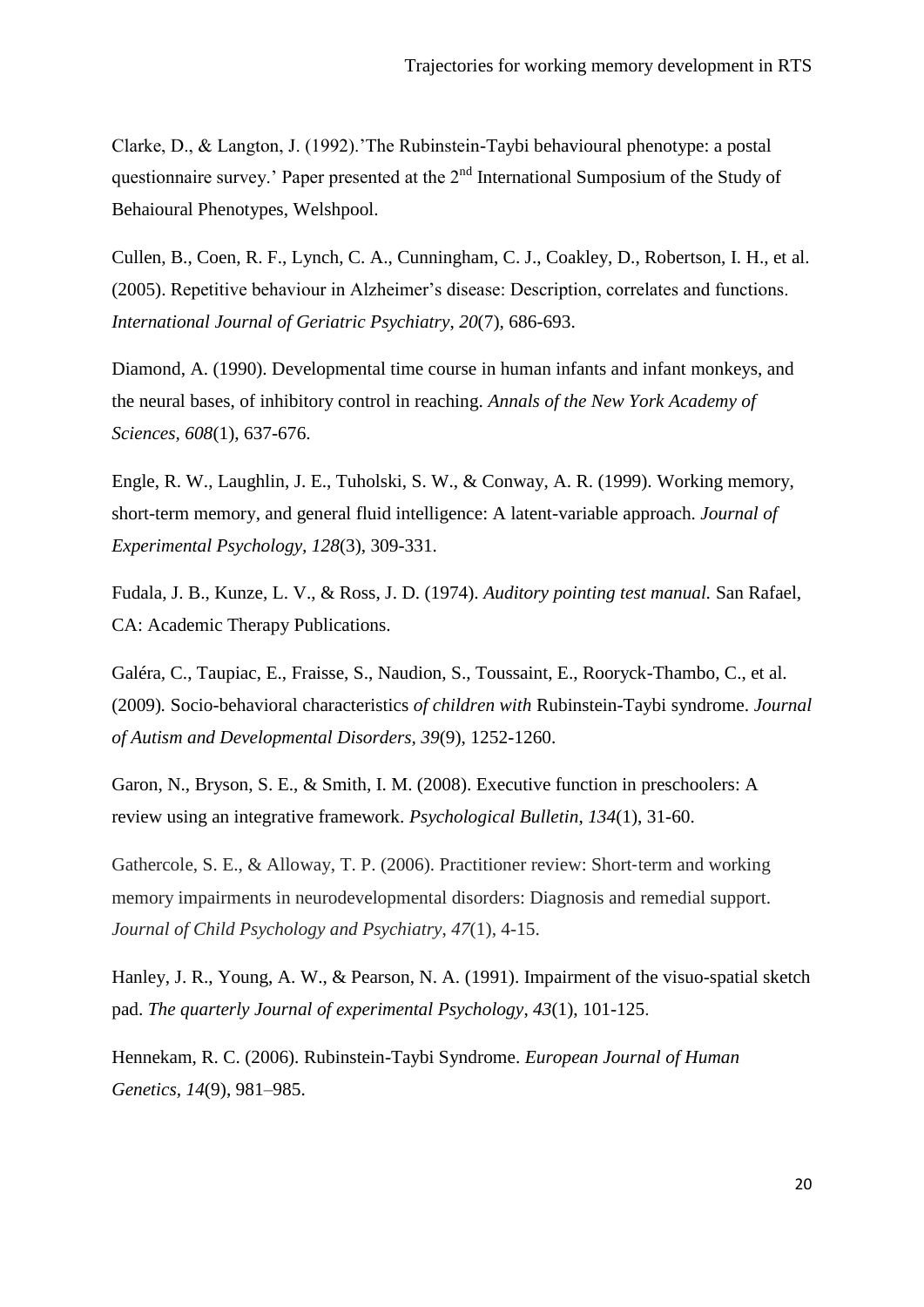Jarrold, C., Baddeley, A. D., & Hewes, A. K. (1999). Genetically dissociated components of working memory evidence from Downs and Williams syndrome. *Neuropsychologia, 37*(6), 637-651.

Jarrold C, Baddeley AD. Short-term memory in Down syndrome: Applying the working memory model. *Down Syndrome Research and Practice*. 2001;7(1);17-23.

Josselyn, S. A. (2005). What's right with my mouse model? New insights into the molecular and cellular basis of cognition from mouse models of Rubinstein-Taybi Syndrome. *Learning & Memory*, *12*(2), 80-83.

Karmiloff-Smith, A. (1998). Development itself is the key to understanding developmental disorders. *Trends in Cognitive Sciences, 2*(10), 389-398.

Klingberg, T., Fernell, E., Olesen, P., Johnson, M., Gustafsson, P., Dahlström, K., et al. (2005). Computerized training of working memory in children with ADHD – a randomized, controlled trial. *Journal of the American Academy of Child and Adolescent Psychiatry*, *44*(2), 177-186.

Logie (1996). The seven stages of working memory. In J. T. Richardson, R. W. Engle, L. Hasher, R. H. Logie (1996). *Working memory and human cognition*. Oxford University Press.

Logie, R. H., Zucco, G. M., & Baddeley, A. D. (1990). Interference with visual short-term memory. *Acta Psychologica*, *75*(1), 55-74.

Mullen, E. M. (1995). *Mullen Scales of Early Learning: AGS Edition*. Circle Pines, MN: American Guidance Service.

Oike, Y., Hata, A., Mamiya, T., Kaname, T., Noda, Y., Suzuki, M., et al. (1999). Truncated CBP protein leads to classical Rubinstein-Taybi syndrome phenotypes in mice: Implications for a dominant-negative mechanism. *Human Molecular Genetics, 8*(3), 387–396.

Pickering, S., Gathercole, S., & Peaker, S. (1998). Verbal visuospatial short-term memory in children: Evidence for common and distinct mechanisms. *Memory and Cognition, 26*(6), 1117–1130.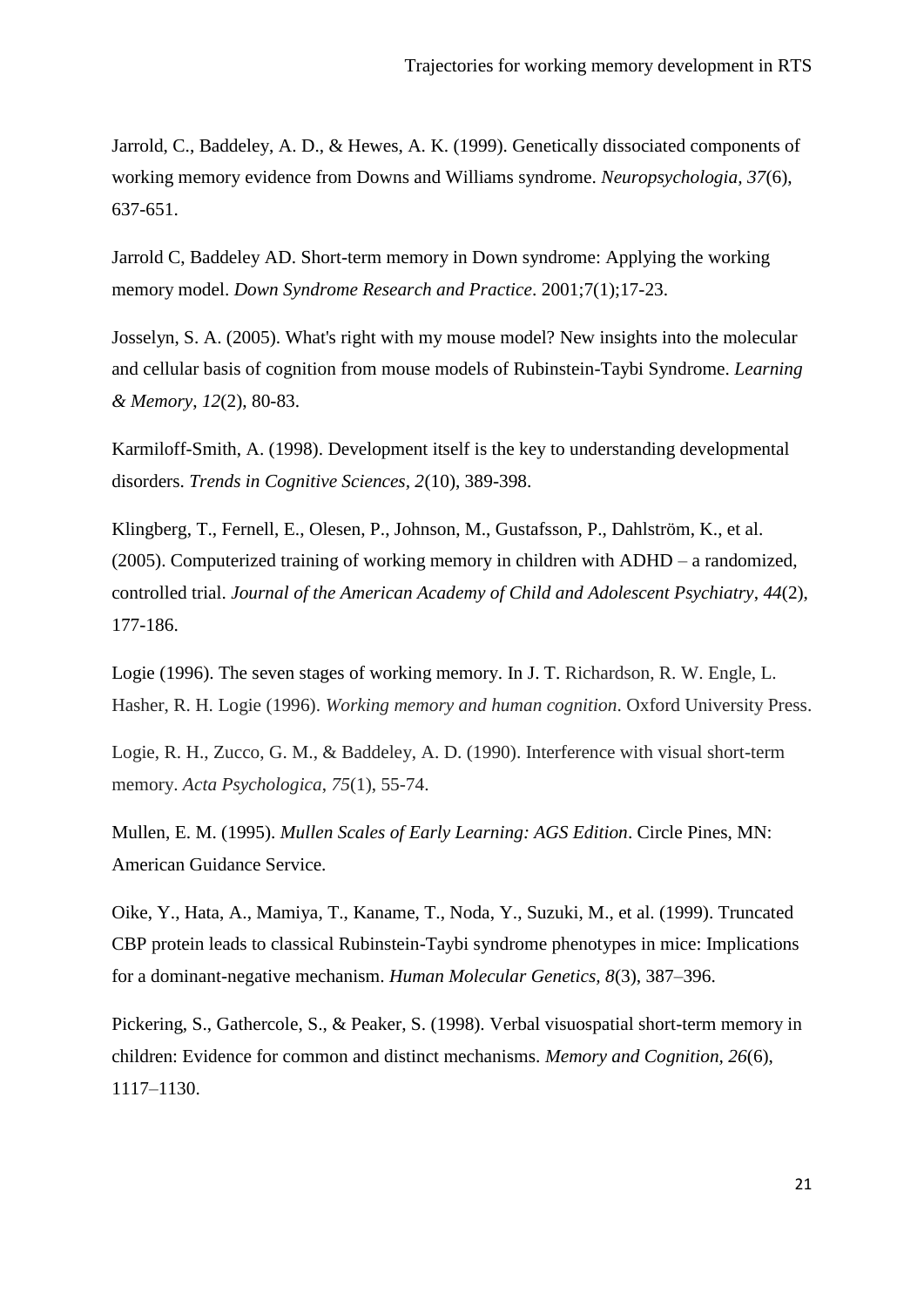Richler, J., Bishop, S. L., Kleinke, J. R., & Lord, C. (2010). Restricted and repetitive behaviors in young children with Autism Spectrum Disorders. *Development & Psychopathology, 22*(1), 55‐69.

Sparrow, S., Cicchetti, D., & Balla, D. (2005). *Vineland Adaptive Behavior Scales* (2<sup>nd</sup> ed.). Minneapolis, MN: Pearson Assessment

Thomas, M. (2010, April). *Worksheet on using SPSS to analyze and compare-cross sectional developmental trajectories.* Retrieved May 15, 2010, from [http://www.psyc.bbk.ac.uk/research/DNL/stats/Thomas\\_trajectories.html](http://www.psyc.bbk.ac.uk/research/DNL/stats/Thomas_trajectories.html)

Thomas, M. S., Annaz, D., Ansari, D., Scerif, G., Jarrold, C., & Karmiloff-Smith, A. (2009). Using developmental trajectories to understand developmental disorders. *Journal of Speech, Language and Hearing Research, 52*(2), 336-358.

Turner, M. A. (1999). Annotation: Repetitive behavior in Autism: A review of psychological research. *Journal of Child Psychology and Psychiatry, 40*(6), 839–49.

Vicari, S., Bellucci, S., & Carlesimo, G. A. (2003). Visual and spatial working memory dissociation: Evidence from Williams syndrome. *Developmental Medicine & Child Neurology*, *45*(4), 269-273.

Vogel, Edward K.; Woodman, Geoffrey F.; Luck, Steven J. (2006). The time course of consolidation in visual working memory. Jou*rnal of Experimental Psychology: Human Perception and Performance, 32*(6),1436-1451.

Waite, J., Moss, J., Beck, S. R., Richards, C., Nelson, L., Arron, K. Burbidge, C; Berg, K. & Oliver, C. (2015). Repetitive Behavior in Rubinstein–Taybi Syndrome: Parallels with Autism Spectrum Phenomenology. *Journal of autism and developmental disorders*, *45*(5), 1238- 1253.

Wang, P. P., & Bellugi, U. (1994). Evidence from two genetic syndromes for a dissociation between verbal and visual-spatial short-term memory. *Journal of Clinical and Experimental Neuropsychology*, *16*(2), 317-322.

Weeber, E.J. & Sweatt, J.D. (2002). Molecular neurobiology of human cognition. *Neuron,* 33, 845-848.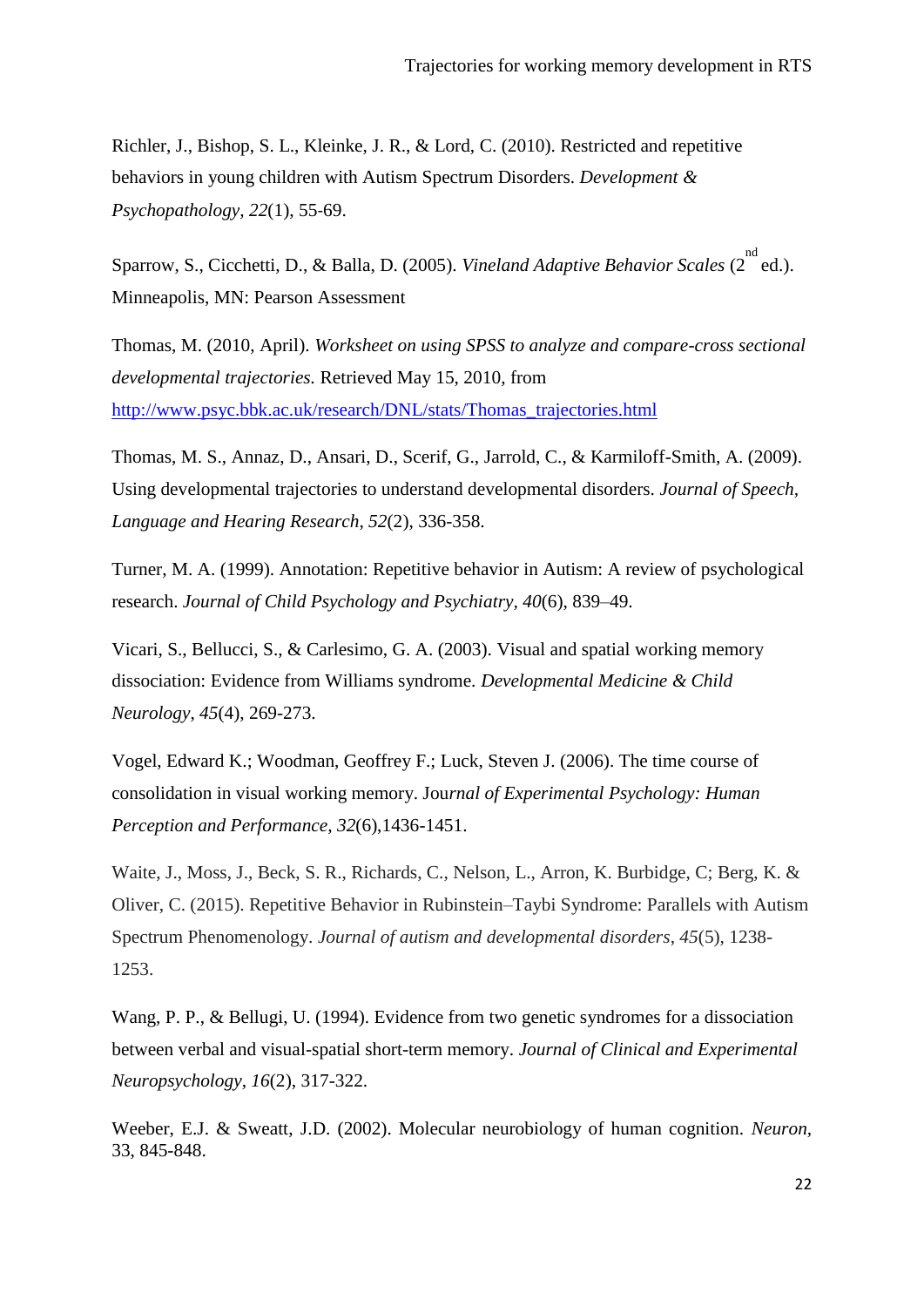Weschler, D. (1999). *Wechsler abbreviated scale of intelligence*. San Antonio, TX: Psychological Corporation.

Wood, M. A., Kaplan, M. P., Park, A., Blanchard, E. J., Oliveira, A. N., Lombardi, T. L., et al. (2005)*.* Transgenic mice expressing a truncated form of CREB-binding protein (CBP) exhibit deficits in hippocampal synaptic plasticity and memory storage. *Learning and Memory, 12*(2), 111-119.

Woodcock, K. A., Oliver, C., & Humphreys, G. W. (2009). Hypothesis: A specific pathway can be identified between genetic characteristics and behaviour profiles in Prader-Willi syndrome via cognitive, environmental and physiological mechanisms. *Journal of Intellectual Disability Research*, *53*(6), 493-500.

Woodcock, K. A., Oliver, C., & Humphreys, G, W. (2011). The relationship between specific cognitive impairment and behaviour in Prader-Willi syndrome. Journal of Intellectual Disability Research. 55, 152-171.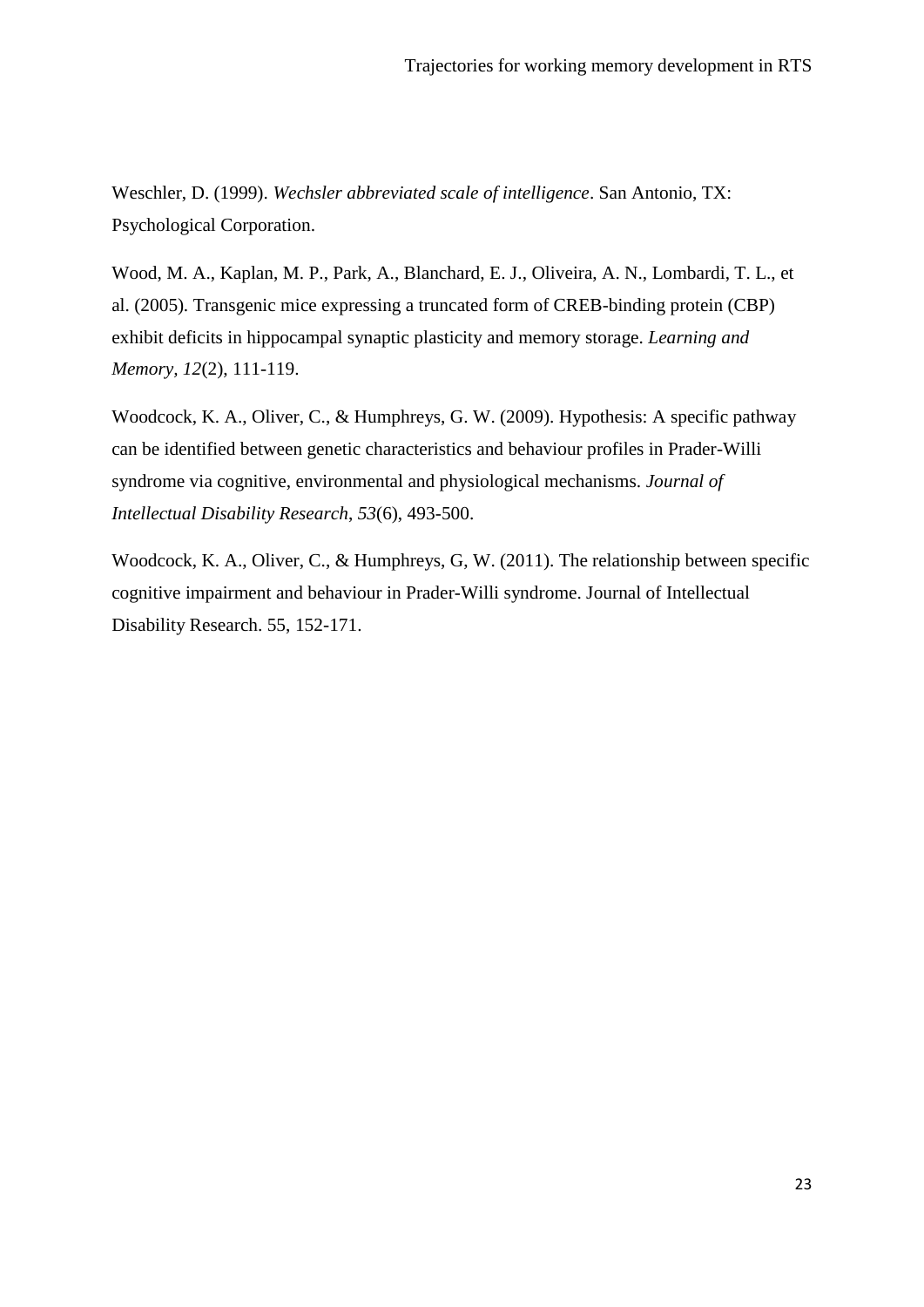Table 1. *Descriptive* 

| statistics (mean, SD & range) on working memory tasks for RTS and TD group. |  |
|-----------------------------------------------------------------------------|--|
|-----------------------------------------------------------------------------|--|

|                             | RTS $(N = 21)$ |          | TD $(N = 89)$ |          |
|-----------------------------|----------------|----------|---------------|----------|
|                             | Mean           | Range    | Mean          | Range    |
|                             | (SD)           |          | (SD)          |          |
| Verbal Animal Span          | 8.75           | $0 - 17$ | 20.36         | $6 - 51$ |
|                             | (3.67)         |          | (8.56)        |          |
| Corsi Blocks Task           | 4.05(2.78)     | $0 - 10$ | 12.98         | $0 - 37$ |
|                             |                |          | (9.09)        |          |
| <b>Scrambled Boxes Task</b> | 8.14           | $4 - 21$ | 10.95         | $2 - 21$ |
|                             | (5.72)         |          | (5.50)        |          |
|                             |                |          |               |          |